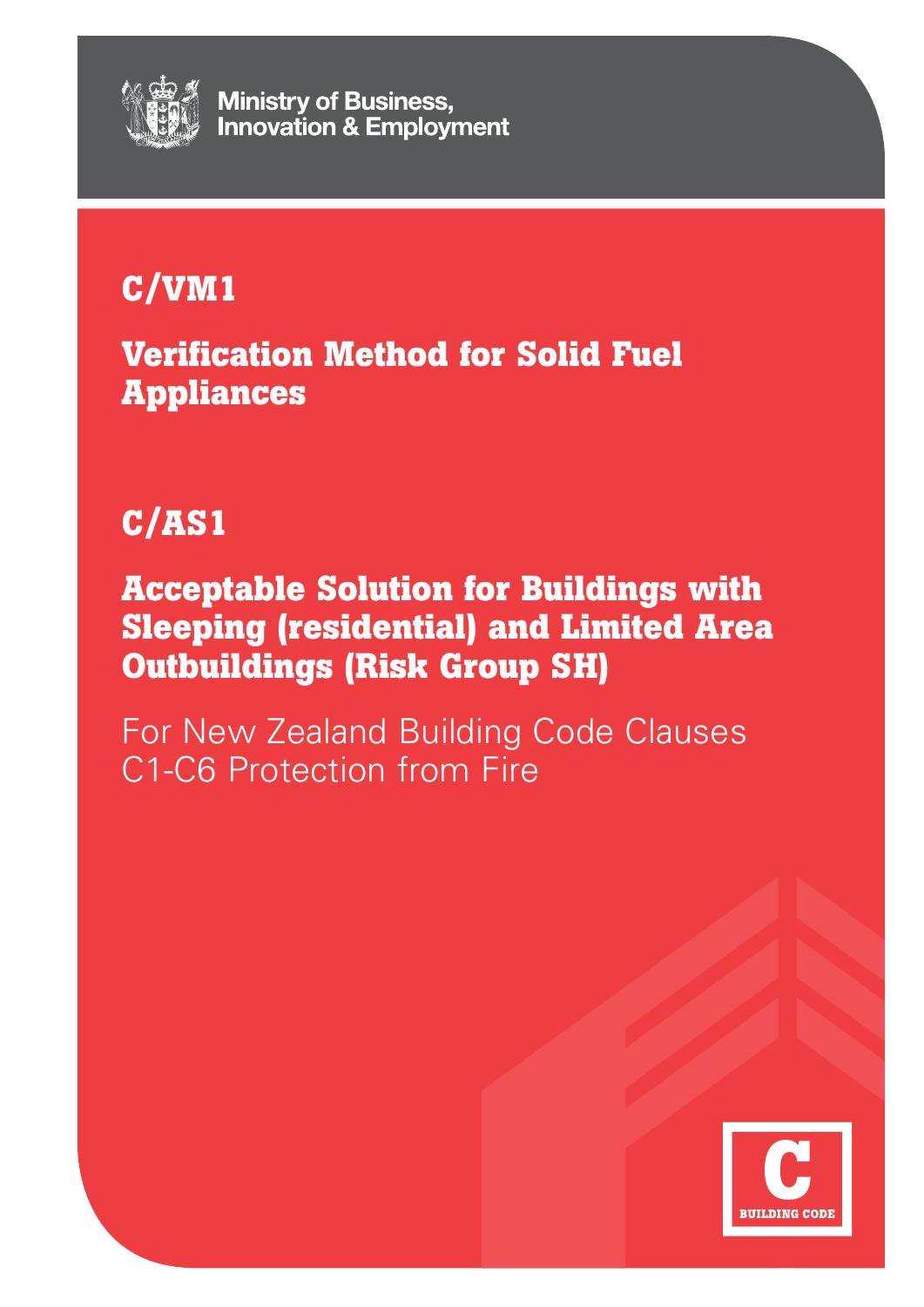# **Using this Verification Method or Acceptable Solution**

The Ministry of Business, Innovation and Employment may amend parts of this document at any time. People using this document should check on a regular basis whether new versions have been published. The current version can be downloaded from www.dbh.govt.nz/compliance-documents

Users should make themselves familiar with the preface to the New Zealand Building Code Handbook, which describes the status of Verification Methods and Acceptable Solutions and explains other ways of achieving compliance.

Defined words (italicised in the text) are explained in the Building Code Clause A2 and in the Definitions section of this document. Classified uses of buildings are explained in the Building Code Clause A1.

Enquiries about the content of this document should be directed to:



# **Ministry of Business, Innovation & Employment**

The Ministry of Business, Innovation and Employment PO Box 10-729, Wellington. Telephone 0800 242 243 Fax 04 494 0290 Email: info@dbh.govt.nz

ISBN: 978-0-478-38168-9 (print) ISBN: 978-0-478-38169-6 (electronic)

# **Acceptable Solutions and Verification Methods are available from www.dbh.govt.nz/compliance-documents**

# New Zealand Government

© Ministry of Business, Innovation and Employment 2013

This document is protected by Crown copyright, unless indicated otherwise. The Ministry of Business, Innovation and Employment administers the copyright in this document. You may use and reproduce this document for your personal use or for the purposes of your business provided you reproduce the document accurately and not in an inappropriate or misleading context. You may not distribute this document to others or reproduce it for sale or profit.

The Ministry of Business, Innovation and Employment owns or has licences to use all images and trademarks in this document. You must not use or reproduce images and trademarks featured in this document for any purpose (except as part of an accurate reproduction of this document) unless you first obtain the written permission of the Ministry of Business, Innovation and Employment.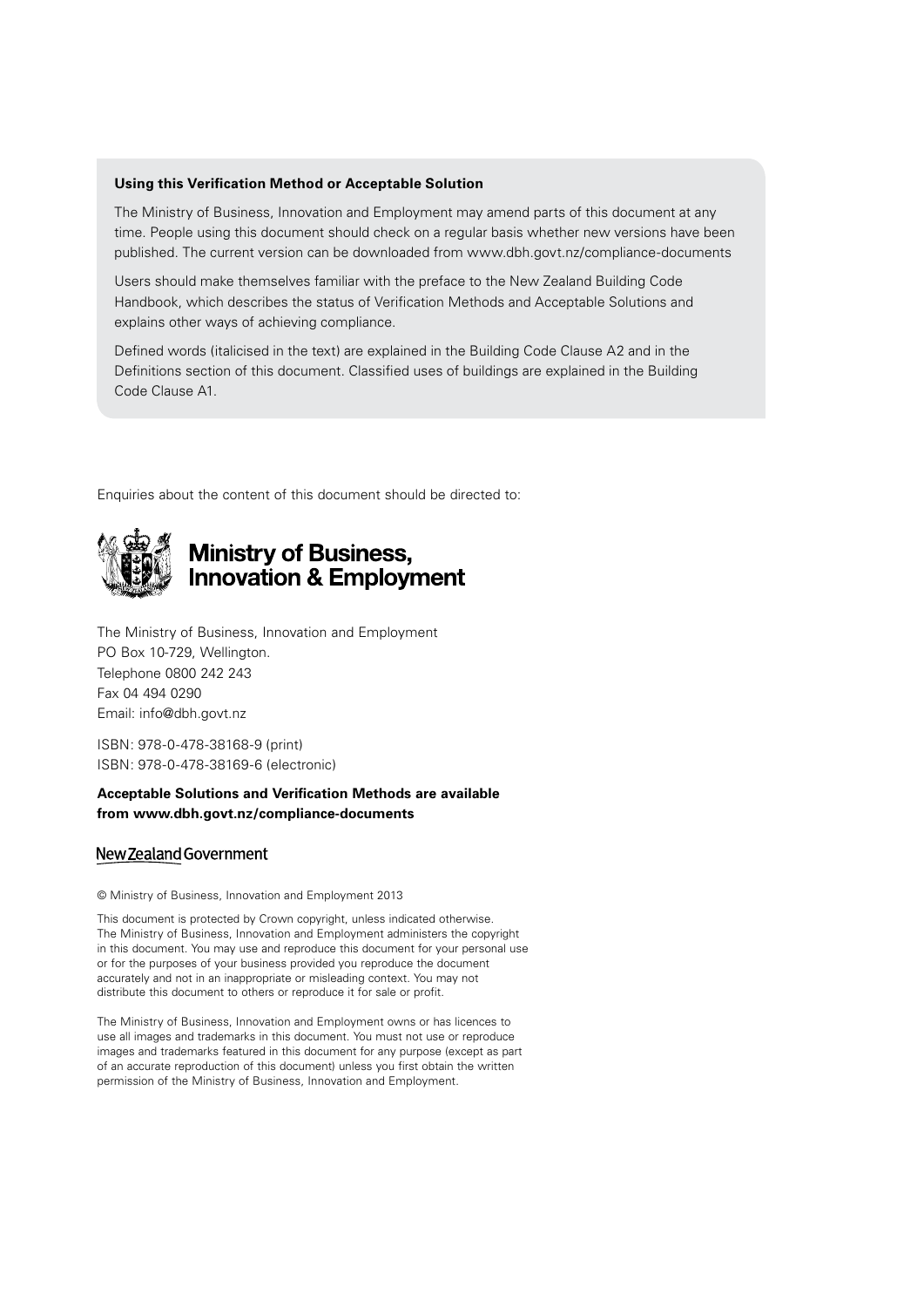# **Status of C/VM1 and C/AS1**

This Verification Method C/VM1 and the Acceptable Solution C/AS1 in this document provide a means of compliance with the New Zealand Building Code Clauses C1-C6 Protection from Fire. C/VM1 and C/AS1 are issued under section 22 of the Building Act 2004 respectively as a Verification Method and an Acceptable Solution.

This Verification Method and Acceptable Solution provide one way that can be used to show compliance with the New Zealand Building Code Clauses C1-C6 Protection from Fire. Other ways of complying with the Building Code are described, in general terms, in the preface of the New Zealand Building Code Handbook.

# **When can you use C/VM1 and C/AS1**

This Verification Method C/VM1 and Acceptable Solution C/AS1 are effective from 19 December 2013. They can be used to show compliance with the Building Code Clauses C1-C6 Protection from Fire. They do not apply to building consent applications submitted before 19 December 2013.

The previous versions, Amendment 1 (Errata 1), of this Verification Method and Acceptable Solution can be used to show compliance with the Building Code Clauses C1-C6 Protection from Fire until 18 June 2014. They can be used for building consent applications submitted before 19 June 2014.

| <b>Document History</b>   |                                                          |                                                                                                                                                                                           |                                                                                                                                                           |
|---------------------------|----------------------------------------------------------|-------------------------------------------------------------------------------------------------------------------------------------------------------------------------------------------|-----------------------------------------------------------------------------------------------------------------------------------------------------------|
|                           | Date                                                     | <b>Alterations</b>                                                                                                                                                                        |                                                                                                                                                           |
| New document              | Effective from<br>10 April 2012                          | from Fire.                                                                                                                                                                                | C/VM1 and C/AS1 are a new publication that can be used to show<br>compliance with the Building Code Clauses C1-C6 Protection                              |
| Amendment 1<br>(Errata 1) | Effective from<br>15 February 2013 until<br>18 June 2014 | p. 5 Contents<br>pp. 7-8 References<br>p. 15 C/VM1 1.1.1<br>p. 17 C/AS1 Table 1.1                                                                                                         | p. 19 C/AS1 1.3<br>pp. 25-26 C/AS1 5.1, 5.3.1, 5.3.2,<br>5.4, 5.5<br>p. 37 C/AS1 C4.1.2 and C5.1.1<br>p. 40 Index                                         |
| Amendment 2               | Effective from<br>19 December 2013                       | p. 5 Contents<br>p. 7 References<br>p. 12 Definitions<br>p. 17 C/AS1 1.1.1, Table 1.1<br>p. 18 C/AS1 Figure 1.1<br>p. 19 C/AS1 1.3<br>p. 21 C/AS1 Table 2.1<br>p. 22 C/AS1 3.4, Table 3.2 | pp. 23-24 C/AS1 4.2, 4.3<br>pp. 25-26 C/AS1 5.1, 5.3.1,<br>Table 5.1<br>p. 27 C/AS1 6.1<br>p. 29 C/AS1 7.2<br>p. 36 B2.1.1<br>p. 38 C6.1.2<br>p. 40 Index |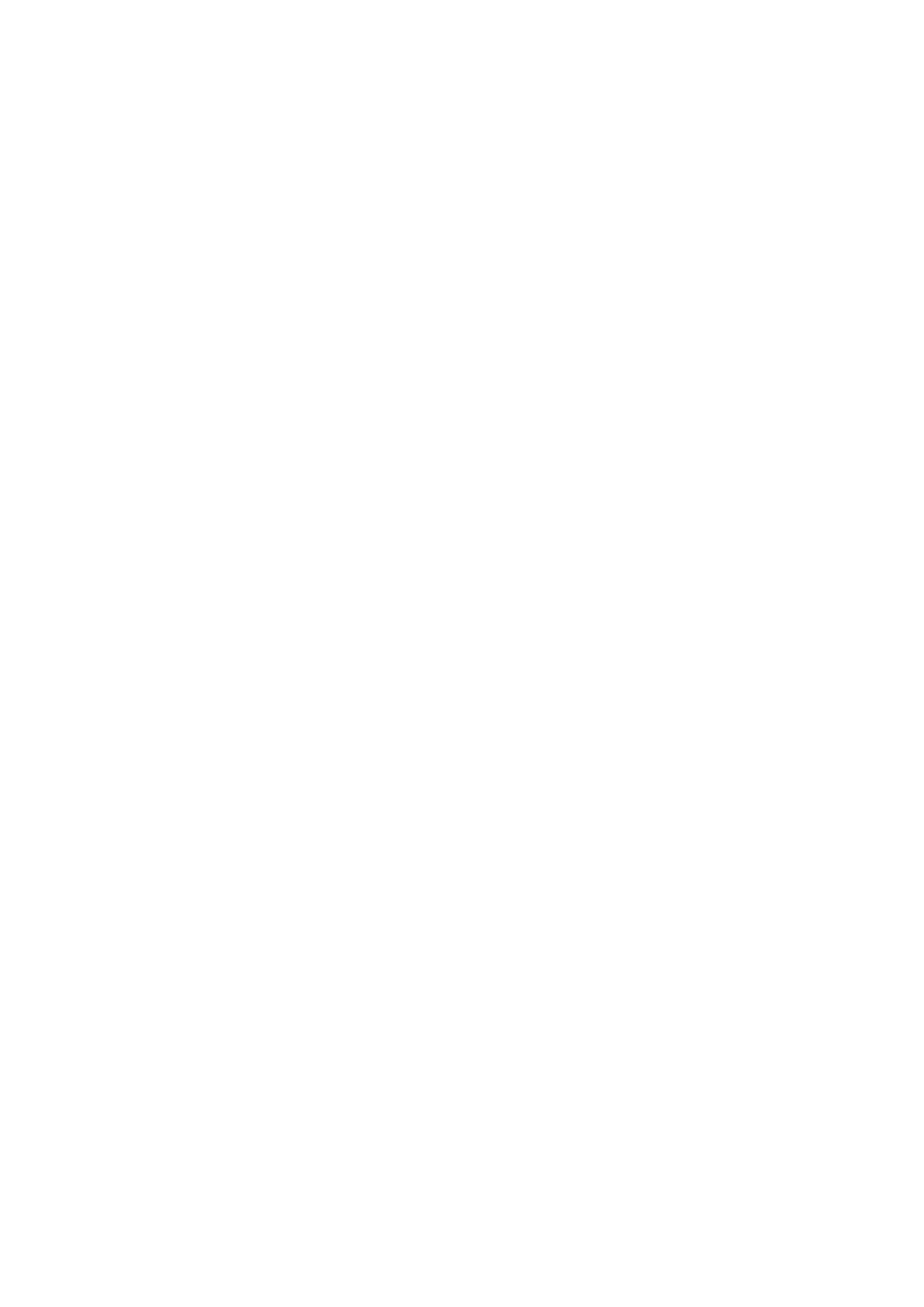# **Contents**

|                                |     | <b>References</b>                                                     | 7  |
|--------------------------------|-----|-----------------------------------------------------------------------|----|
|                                |     | <b>Definitions</b>                                                    | 9  |
|                                |     | <b>Verification Method C/VM1</b>                                      | 15 |
|                                | 1.1 | Solid fuel appliances                                                 | 15 |
|                                |     | <b>Acceptable Solution C/AS1</b>                                      | 16 |
|                                |     | Part 1: General                                                       | 16 |
|                                | 1.1 | Introduction and scope                                                | 16 |
|                                | 1.2 | Using this Acceptable Solution                                        | 18 |
|                                | 1.3 | Alterations and changes of use<br>to buildings                        | 19 |
|                                |     | Part 2: Firecells, fire safety systems<br>and fire resistance ratings | 20 |
|                                | 2.1 | Provision of firecells                                                | 20 |
|                                | 2.2 | Fire safety systems                                                   | 20 |
|                                | 2.3 | Fire resistance ratings                                               | 21 |
|                                |     | Part 3: Means of escape                                               | 22 |
|                                | 3.1 | This paragraph deliberately<br>left blank                             | 22 |
|                                | 3.2 | Number of escape routes                                               | 22 |
|                                | 3.3 | Height and width of escape routes                                     | 22 |
|                                | 3.4 | Length of escape routes                                               | 22 |
|                                |     | Part 4: Control of internal fire and<br>smoke spread                  | 23 |
|                                | 4.1 | Fire separations                                                      | 23 |
|                                | 4.2 | Surface finishes                                                      | 23 |
| Amend <sub>2</sub><br>Dec 2013 | 4.3 | Foamed plastics or exposed<br>combustible insulating materials        | 23 |
|                                |     | Part 5: Control of external fire spread                               | 25 |
|                                | 5.1 | Fire resistance ratings                                               | 25 |
|                                | 5.2 | Roof projections                                                      | 25 |
|                                | 5.3 | Protection from a lower roof                                          | 25 |
|                                | 5.4 | Exterior surface finishes                                             | 25 |
| Errata 1<br>Feb 2013           | 5.5 | Carports and similar construction                                     | 26 |
|                                |     | Part 6: Firefighting                                                  | 27 |
|                                | 6.1 | Fire Service vehicular access                                         | 27 |
|                                |     | Part 7: Prevention of fire occurring                                  | 28 |
|                                | 7.1 | Solid fuel appliances                                                 | 28 |
|                                | 7.2 | Gas-burning appliances                                                | 29 |
|                                | 7.3 | Oil-fired appliances                                                  | 29 |

**Page Page** 7.4 Downlights 29 7.5 Open fires 30 **Appendix A (normative): 35 Fire safety precautions Appendix B (normative): 36 Fire sprinkler systems Appendix C (normative): 37 Test methods Index 40**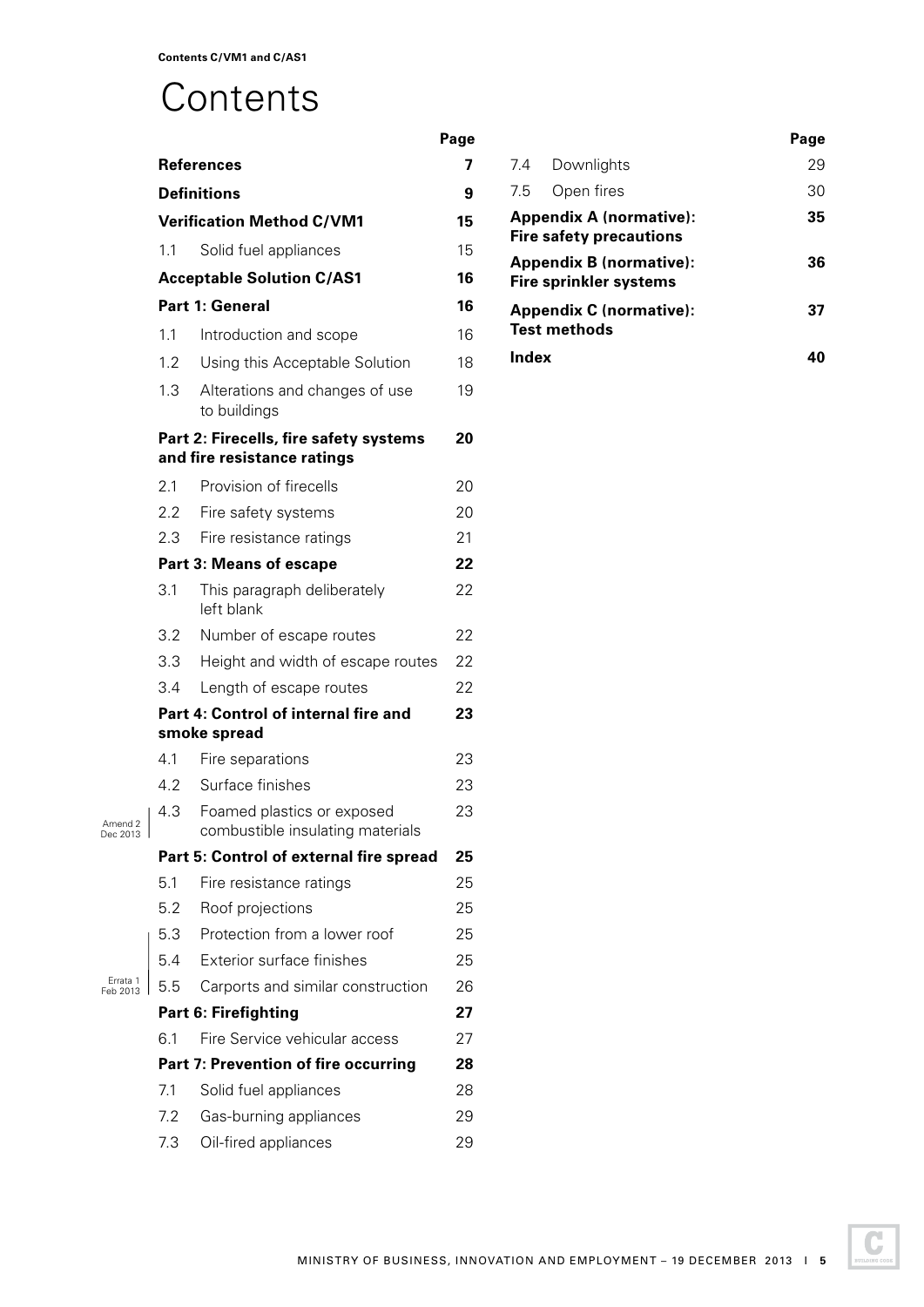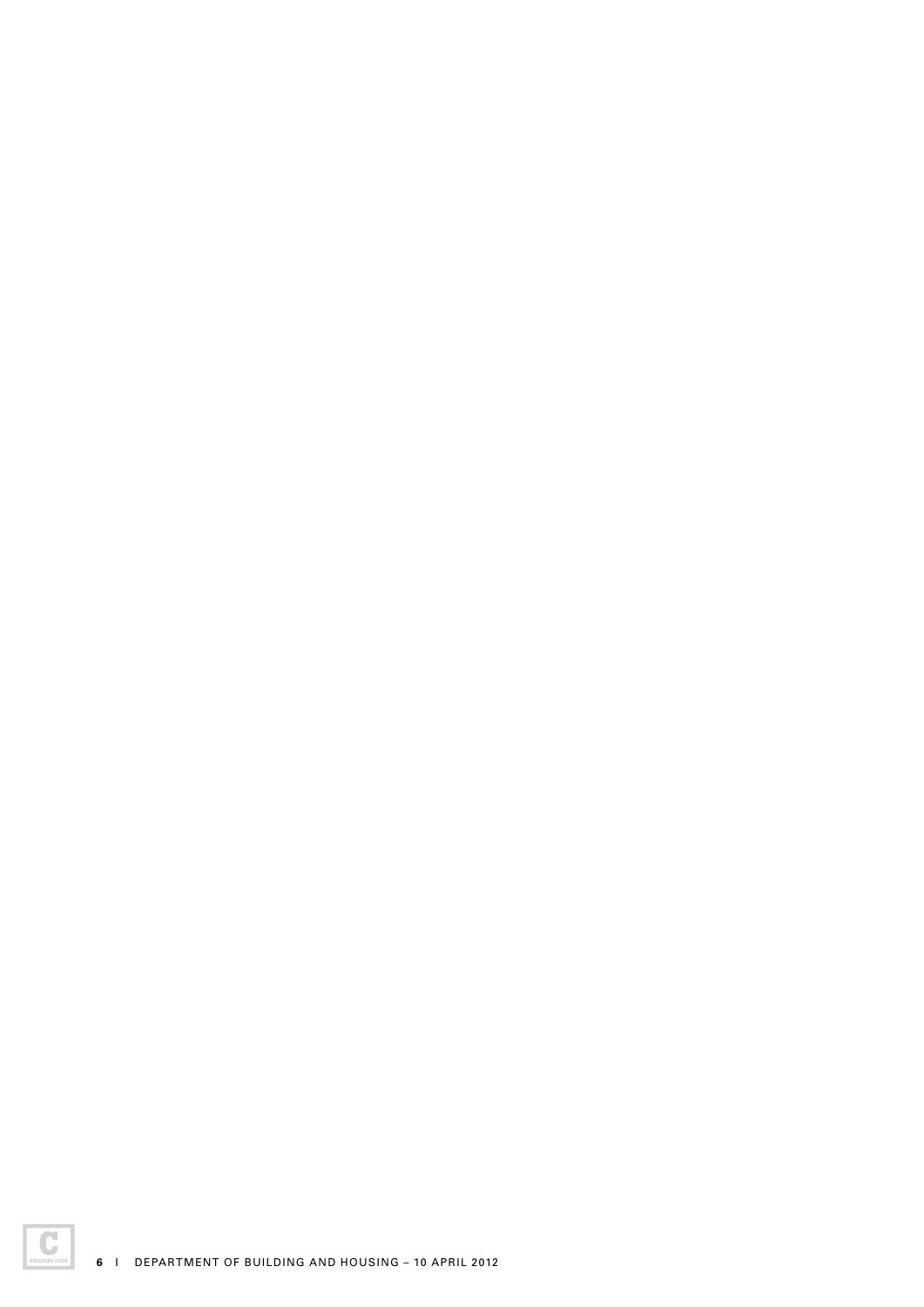**References C/VM1 and C/AS1**

# **References**

For the purposes of New Zealand Building Code compliance, the New Zealand and other Standards, and other documents referred to in this Verification Method and Acceptable Solution (primary reference documents) shall be the editions, along with their specific amendments, listed below. Where the primary reference documents refer to other Standards or other documents (secondary reference documents), which in turn may also refer to other Standards or other documents, and so on (lower order reference documents), then the applicable version of these secondary and lower order reference documents shall be the version in effect at the date this Verification Method and Acceptable Solution were published.

|                      |                                                |                                                                                                                                                                                                                                                   | Where quoted                                                             |
|----------------------|------------------------------------------------|---------------------------------------------------------------------------------------------------------------------------------------------------------------------------------------------------------------------------------------------------|--------------------------------------------------------------------------|
|                      | <b>Standards New Zealand</b>                   |                                                                                                                                                                                                                                                   |                                                                          |
|                      | NZS/BS 476:-<br>Part 21: 1987<br>Part 22: 1987 | Fire tests on building materials and structures<br>Methods for determination of the fire resistance<br>of loadbearing elements of construction<br>Methods for determination of the fire resistance<br>of non-loadbearing elements of construction | AS1 C5.1.1<br>AS1 C5.1.1                                                 |
|                      | AS/NZS 1668:-                                  | The use of ventilation and air conditioning                                                                                                                                                                                                       | VM1 1.1.1                                                                |
| Errata 1<br>Feb 2013 | Part 1: 1998                                   | in buildings<br>Fire and smoke control in multi-compartment<br>buildings<br>Amend: 1                                                                                                                                                              | AS1 A2.1.1                                                               |
|                      |                                                | AS/NZS 2918: 2001 Domestic solid fuel burning appliances<br>- installation                                                                                                                                                                        | AS1 7.1.1, 7.1.2, 7.3.3<br>7.5.5, 7.5.10 Comment,<br>Figure 7.2          |
|                      | NZS 4510: 2008                                 | Fire hydrant systems for buildings<br>Amend: 1                                                                                                                                                                                                    | AS1 A2.1.1                                                               |
|                      | NZS 4512: 2010                                 | Fire detection and alarm systems in buildings                                                                                                                                                                                                     | AS1 Table 2.1, Table<br>3.2, A2.1.1, C6.1.6                              |
|                      | NZS 4515: 2009                                 | Fire sprinkler systems for life safety in occupancies<br>of less than 2000 m <sup>2</sup>                                                                                                                                                         | AS1 Table 2.1,<br>Amend 2<br>Dec 2013<br>Table 3.2, Table 5.1,<br>B3.1.1 |
|                      | NZS 4517: 2010                                 | Fire sprinkler systems for houses                                                                                                                                                                                                                 | AS1 Table 3.2                                                            |
|                      | NZS 4520: 2010                                 | Fire resistant doorsets                                                                                                                                                                                                                           | AS1 C6.1.1                                                               |
|                      | NZS 4541: 2013                                 | Automatic fire sprinkler systems                                                                                                                                                                                                                  | Definitions,<br>B2.1.1                                                   |
|                      | AS/NZS 5601:-<br>Part 1: 2010                  | Gas installation<br>General installations<br>Amend: 1                                                                                                                                                                                             | AS1 7.2.1, 7.2.2                                                         |
| Amend 2<br>Dec 2013  | AS/NZS 60598: 2001 Luminaires                  | Part 2.2 Particular requirements - Recessed luminaires<br>Amend: AA                                                                                                                                                                               | AS1 7.4.1                                                                |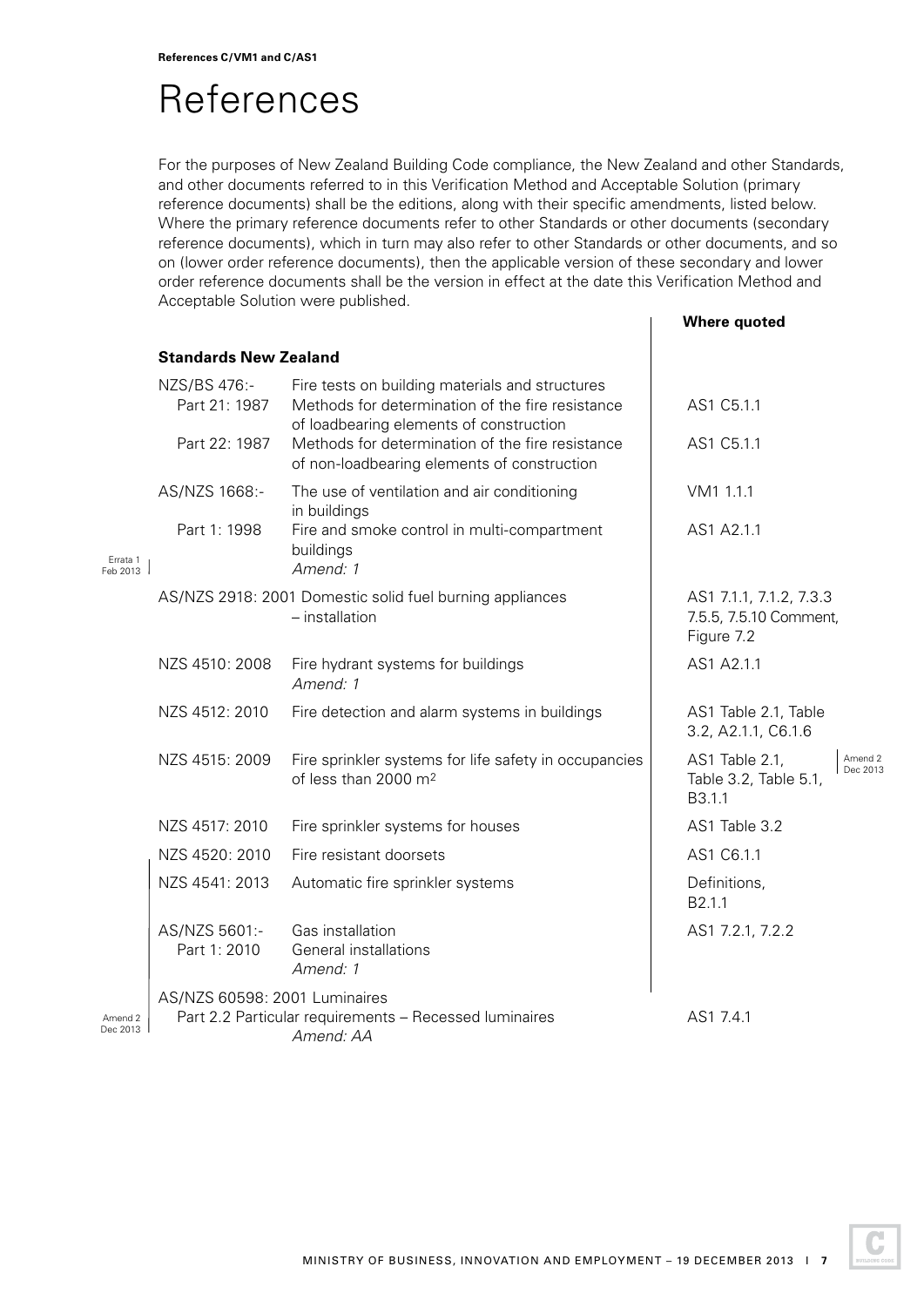|                      | <b>Standards Australia</b>     |                                                                                                               | <b>Where quoted</b>           |
|----------------------|--------------------------------|---------------------------------------------------------------------------------------------------------------|-------------------------------|
|                      | AS 1366:-<br>Part 1: 1992      | Rigid cellular plastics sheets for thermal insulation<br>Rigid cellular polyurethane (RC/PUR)<br>Amend: 1     | AS1 4.2.2                     |
|                      | Part 2: 1992<br>Part 3: 1992   | Rigid cellular polyisocyanurate (RC/PIR)<br>Rigid cellular polystyrene - moulded (RC/PS-M)                    | AS1 4.2.2<br>AS1 4.2.2        |
|                      | Part 4: 1989                   | Amend: 1<br>Rigid cellular polystyrene - extruded (RC/PS-E)                                                   | AS1 4.2.2                     |
|                      | AS 1530:-                      | Methods for fire tests on building materials,<br>components and structures                                    |                               |
|                      | Part 1: 1994                   | Combustibility test for materials<br>AS1 C4.1.1                                                               | Definitions,                  |
|                      | Part 2: 1993<br>Part 4: 2005   | Test for flammability of materials<br>Fire-resistance tests of elements of building<br>construction           | AS1 C3.1<br>AS1 C5.1.1        |
|                      | AS 1691: 1985                  | Domestic oil-fired appliances - installation                                                                  | AS1 7.3.1, 7.3.2              |
|                      | AS 4072:-                      | Components for the protection of openings in<br>fire-resistant separating elements                            |                               |
| Errata 1<br>Feb 2013 | Part 1: 2005                   | Service penetrations and control joints<br>Amend: 1                                                           | AS1 C5.1.2                    |
|                      | <b>European Standards</b>      |                                                                                                               |                               |
| Errata 1<br>Feb 2013 |                                |                                                                                                               |                               |
|                      |                                | <b>International Standards Organisation</b>                                                                   |                               |
|                      | ISO 5660:-                     | Reaction-to-fire tests - Heat release, smoke<br>production and mass loss rate                                 |                               |
|                      | Part 1: 2002                   | Heat release rate (cone calorimeter method)                                                                   | AS1 C4.1.2, C7.1.1,<br>C7.1.2 |
| Errata 1<br>Feb 2013 | Part 2: 2002                   | Smoke production rate (dynamic measurement)                                                                   | Definitions, AS1 C4.1.2       |
|                      | ISO 9239:-<br>Part 1: 2010     | Reaction to fire tests for flooring<br>Determination of the burning behaviour using<br>a radiant heat source. | AS1 C2.1                      |
| Errata 1<br>Feb 2013 | ISO 9705: 1993                 | Fire tests - Full scale room test for surface products                                                        | AS1 C4.1.2                    |
|                      | <b>New Zealand Legislation</b> |                                                                                                               |                               |
|                      |                                | Hazardous Substances and New Organisms Act 1996                                                               | AS1 1.1.5                     |

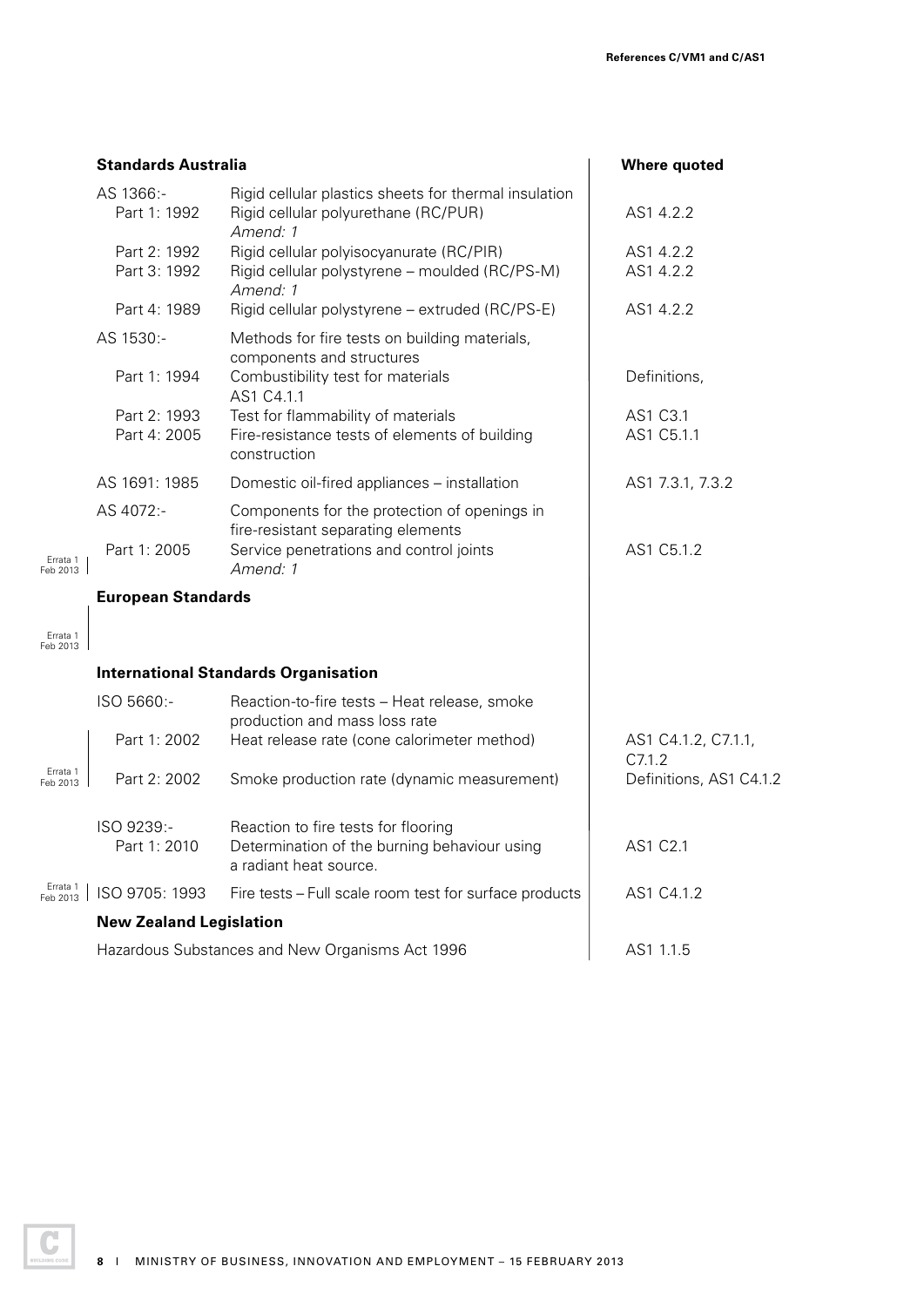# **Definitions**

The full list of definitions for italicised words may be found in the New Zealand Building Code Handbook.

**Building** has the meaning given to it by sections 8 and 9 of the Building Act 2004.

# Comment:

Notwithstanding the definition of *building,* a number of separated *buildings* cannot be taken as a single *firecell* for the purposes of this Acceptable Solution.

# **Building Act 2004 (the Building Act)**

means the principal legislation dealing with building controls in New Zealand.

# Comment:

The *Building Act* applies to the construction, alteration, and demolition of new and existing buildings throughout New Zealand.

**Building Code** means the regulations made under section 400 of the *Building Act 2004*.

**Building element** Any structural and non-structural component or assembly incorporated into or associated with a *building*. Included are *fixtures*, services, *drains*, permanent mechanical installations for access, glazing, partitions, ceilings and temporary supports.

**Building height** Building height means the vertical distance between the floor level of the lowest *occupied space* above the ground and the top of the highest occupied floor, but not including spaces located within or on the roof that enclose stairways, lift shafts, or machinery rooms.

**Chimney** A *non-combustible* structure which encloses one or more *flues*, *fireplaces* or other heating appliances.

**Chimney back** The *non-combustible* wall forming the back of a *fireplace*.

**Chimney breast** The front *fireplace* wall *construction* above the *fireplace* opening.

**Chimney jambs** The side walls of a *fireplace*.

**Combustible** See *non-combustible*.

**Construct** in relation to a *building*, includes to design, build, erect, prefabricate, and relocate the *building*; and construction has a corresponding meaning.

**Dead end** That part of an open path where escape is possible in only one direction.

# Comment:

A *dead end* ceases to exist where the *escape route* reaches a point in the *open path* which offers alternative directions of travel, or at a *final exit* or an *exitway*.

**Doorset** A complete assembly comprising a door leaf or leaves including any glazed or solid panels adjacent to or over the leaves within the door frame including hardware or other inbuilt features; and a door frame, if any, with its fixings to the wall and, for a sliding or tilting door, all guides and their respective fixings to the lintel, wall or sill.

**Early childhood centre (ECC)** means premises used regularly for the education or care of 3 or more children (not being children of the persons providing the education or care, or children enrolled at a school being provided with education or care before or after school) under the age of six—

- a) by the day or part of a day; but
- b) not for any continuous period of more than seven days.

ECC does not include home based early childhood services.

**Escape route** A continuous unobstructed route from any *occupied space* in a *building* to a *final exit* to enable occupants to reach a *safe place*, and shall comprise one or more of the following: *open paths* and *safe paths*.

# Comment:

Doors are not obstructions in an escape route provided they comply with C/AS1 and D1/AS1.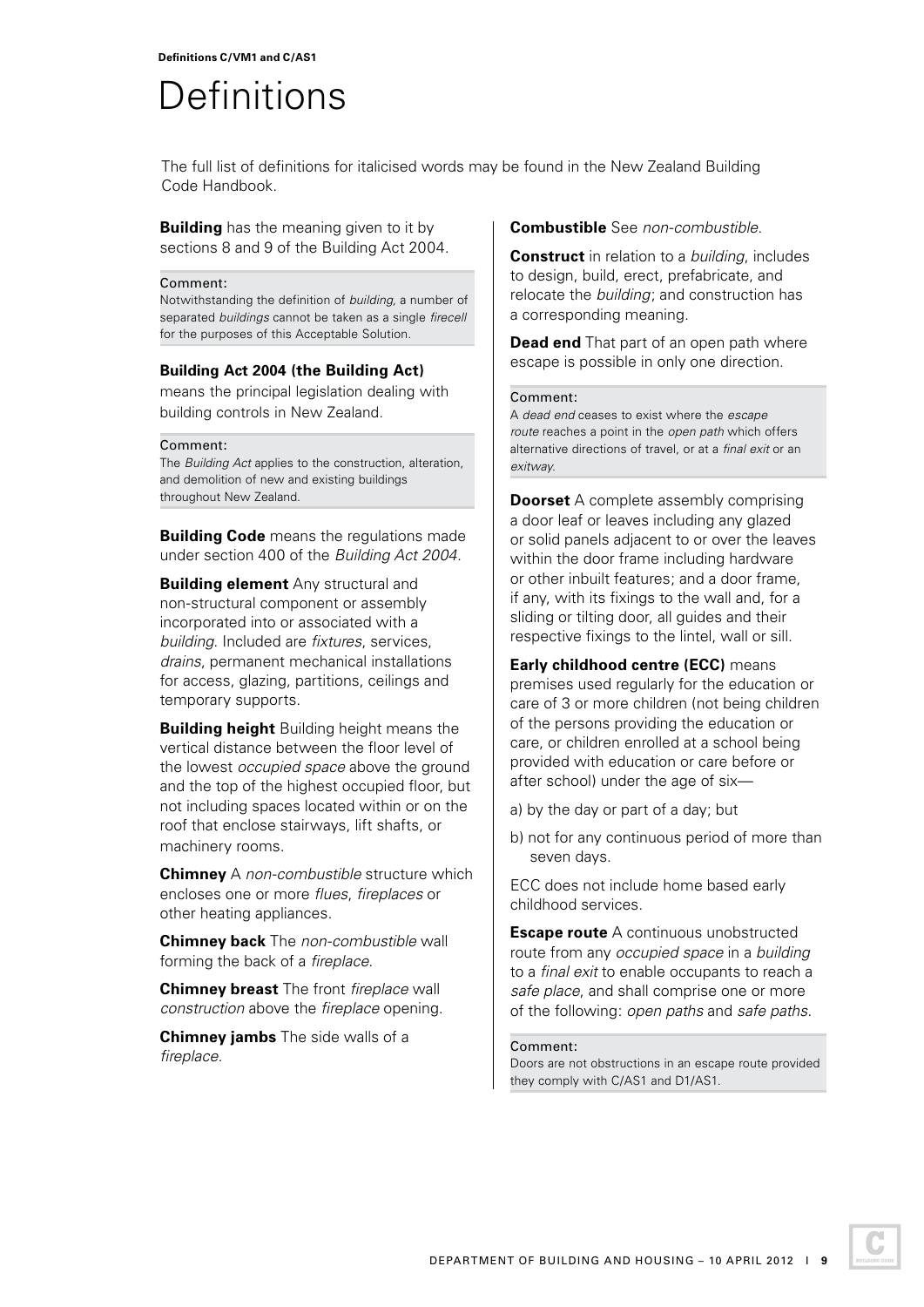**External wall** Any exterior face of a *building* within 30° of vertical, consisting of *primary* and/or *secondary elements* intended to provide protection against the outdoor environment, but which may also contain *unprotected areas*.

# Comment:

A roof is an *external wall* if within 30° of the vertical.

**Fire** The state of combustion during which flammable materials burn producing heat, toxic gases, or smoke or flame or any combination of these.

**Firecell** Any space including a group of contiguous spaces on the same or different levels within a *building*, which is enclosed by any combination of *fire separations*, *external walls*, roofs, and floors.

# Comment:

Floors, in this context, includes ground floors, and those in which the underside is exposed to the external environment (eg, when cantilevered). Note also that internal floors between *firecells* are *fire separations*.

**Fire door** A doorset, single or multi-leaf, having a specific *fire resistance rating*, and in certain situations a smoke control capability, and forming part of a *fire separation*. The door, in the event of *fire*, if not already closed, will close automatically and be self latching.

**Fireplace** A space formed by the c*himney back*, the *chimney jambs*, and the *chimney breast* in which fuel is burned for the purpose of heating the room into which it opens.

**Fire resistance rating** (FRR) The term used to describe the minimum *fire* resistance required of *primary* and *secondary elements* as determined in the *standard test* for *fire* resistance, or in accordance with a specific calculation method verified by experimental data from standard *fire* resistance tests. It comprises three numbers giving the time in minutes for which each of the criteria *structural adequacy*, *integrity* and *insulation* are satisfied, and is presented always in that order.

### Comment: Examples of FRRs are:

- a) 60/60/30 indicating *structural adequacy* 60 minutes, *integrity* 60 minutes, *insulation* 30 minutes.
- b) 30/-/- indicating *structural adequacy* 30 minutes, but no time requirement for *integrity* or *insulation*.
- c) 60/30/x indicating *structural adequacy* of 60 minutes, *integrity* of 30 minutes, and a requirement for *insulation*.

**Fire retardant** A substance or a treatment, incorporated in or applied to a material, which suppresses or delays the combustion of that material under specified conditions.

**Fire safety systems** means the combination of all active and passive protection methods used in a *building* to—

- (a) warn people of an emergency; and
- (b) provide for safe evacuation; and
- (c) provide for access by, and the safety of, firefighters; and
- (d) restrict the spread of *fire*; and
- (e) limit the impact of *fire* on structural stability

**Fire separation** Any *building element* which separates *firecells* or *firecells* and *safe paths*, and provides a specific *fire resistance rating*.

**Fire stop** A material or method of *construction* used to restrict the spread of *fire* within or through *fire separations*, and having a *FRR* no less than that of the *fire separation*.

# Comment:

*Fire stops* are mainly used to seal around *penetrations*, but can also be used to seal narrow gaps between *building elements*.

**Flammability index (FI)** That index number for flammability, which is determined according to the *standard test* method for flammability of thin flexible materials.

**Flue** The passage through which the products of combustion are conveyed to the outside.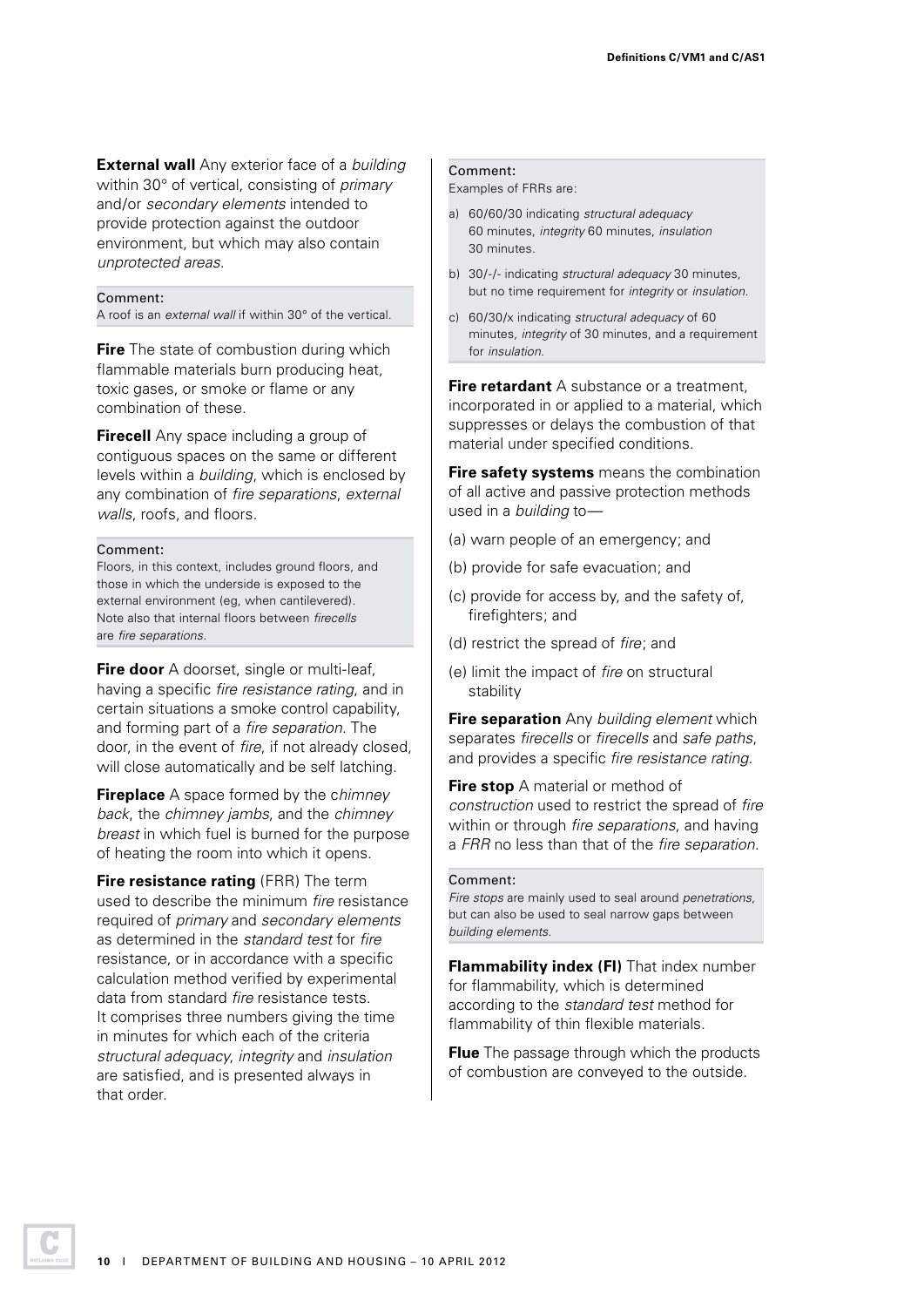**Flue liner** Pipes or linings of *fire clay*, metal or *fire* brick that surrounds *flues*.

**Flue system** A series of interconnecting *flue* pipe casings which form a safe passage (*flue*) for conveying products of combustion from within an appliance to the outside of a *building* or structure.

**Foamed plastics** *Combustible* foamed plastic polymeric materials of low density (typically less than 100 kg/m3) and are classified as cellular polymers which are manufactured by creating a multitude of fine void (typically 90 to 98%) distributed more or less uniformly throughout the product. Examples of *foamed plastics* are latex foams, polyethylene foams, polyvinyl chloride foams, expanded or extruded polystyrene foams, phenolic foams, ureaformaldehyde foams, polyurethane foams and polychloropene foams.

# Comment:

- 1. *Foamed plastics* may be rigid or flexible, but rigid foams are the most common in *building* products. When burnt they tend to generate high levels of heat energy (kJ/kg) and varying quantities of smoke and other toxic gases depending on the nature and volume of the particular product.
- 2. Where doubt exists as to whether a *building* material is *foamed plastics*, an opinion should be sought from a *person* or organisation with appropriate skill and experience in *fire* engineering. That opinion should be included with the *building consent* application to the *building consent authority.*

**Group Number** The classification number for a material used as a finish, surface, lining, or attachment to a wall or ceiling within an *occupied space* and determined according to the *standard test* methods for measuring the properties of lining materials.

## Comment:

The method for determining a Group Number is described in C/VM2 Appendix A.

**Handrail** A rail to provide support to, or assist with the movement of a *person*.

**Hazardous substance** has the meaning ascribed to it by section 2 of the Fire Service Act 1975 and section 2 of the Hazardous Substances and New Organisms Act 1996.

**Hearth** The insulating floor under the *fire* and in front and at the sides of the *fireplace*.

# **Household unit**

- (a)means a *building* or group of *buildings*, or part of a *building* or group of *buildings*, that is—
	- (i) used, or intended to be used, only or mainly for residential purposes; and
	- (ii) occupied, or intended to be occupied, exclusively as the home or residence of not more than 1 household; but
- (b) does not include a hostel, boarding house, or other specialised accommodation.

**HVAC** An abbreviation for heating, ventilating and airconditioning.

**Insulating material** A material that has a thermal conductivity of less than 0.07 W/mK.

**Insulation** In the context of *fire* protection, the time in minutes for which a prototype specimen of a *fire separation,* when subjected to the *standard test* for *fire*  resistance, has limited the transmission of heat through the specimen.

**Integrity** In the context of *fire* protection, the time in minutes for which a prototype specimen of a *fire separation,* when subjected to the *standard test* for *fire* resistance, has prevented the passage of flame or hot gases.

# Comment:

The precise meaning of *integrity* depends on the type of *building elements* being treated and how it is defined in the *standard test* being used.

**Life rating** The *fire resistance rating* to be applied to elements of *construction* that allows movement of people from their location in a *building* to a *safe place*.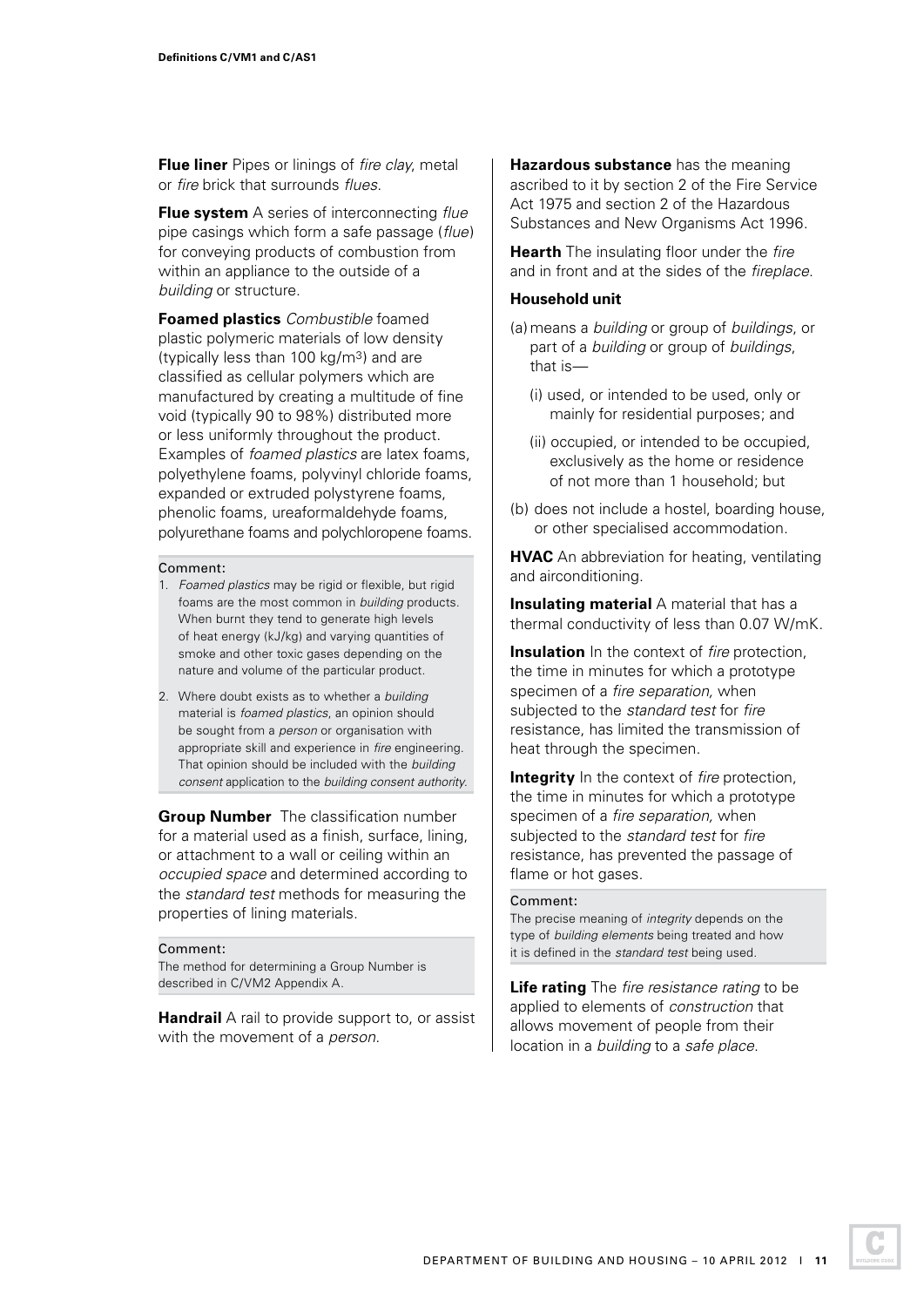# **Means of escape from fire** In relation to a *building* that has a floor area,—

- a) means continuous unobstructed routes of travel from any part of the floor area of that *building* to a place of safety; and
- b) includes all active and passive protection features required to warn people of *fire* and to assist in protecting people from the effects of *fire* in the course of their escape from the *fire*.

# Comment:

Amend 2 Dec 2013

Means of escape include features providing visibility in *escape routes* complying with F6 and signs complying with F8.

**Multi-unit dwelling** Applies to a *building* or use which contains more than one separate household or family.

**Non-combustible** Materials shall be classified as *combustible* or *non-combustible*  when tested to AS 1530 Part 1.

**Occupant load** The greatest number of people likely to occupy a particular space within a *building*. It is determined by:

- a) dividing the total floor area by the m2 per person (occupant density) for the activity being undertaken, or
- b) for sleeping areas, counting the number of sleeping (or care) spaces, or
- c) for fixed seating areas, counting the number of seats.

## Comment:

See Paragraphs 1.4.5 (for fixed seating) and 1.4.6 (for sleeping areas) where appropriate.

**Occupied space** Any space within a *building* in which a *person* will be present from time to time during the *intended use* of the *building*.

**Open path** That part of an *escape route* (including *dead ends*) within a *firecell* where occupants may be exposed to *fire* or smoke while making their escape.

**Owner** In relation to land and any *buildings* on the land,—

(a)means the *person* who—

- (i) is entitled to the rack rent from the land; or
- (ii) would be so entitled if the land were let to a tenant at a rack rent; and

# (b)includes—

- (i) the *owner* of the fee simple of the land; and
- (ii) any *person* who has agreed in writing, whether conditionally or unconditionally, to purchase the land or any leasehold estate or interest in the land or to take a lease of the land and who is bound by the agreement because the agreement is still in force.

**Penetration** A *building element* passing through an opening in a *fire separation*.

# Comment:

A penetration may include, but is not limited to: pipes, cables, ducts, hoses, drains, cable trays, ropes, data outlets, power outlets, hatches, glazing, structural bracing etc.

Amend 2 Dec 2013

**People with disabilities** People whose ability to use *buildings* is affected by mental, physical, hearing or sight impairment.

**Primary element** A *building element* providing the basic loadbearing capacity to the structure, and which if affected by *fire* may initiate instability or premature structural collapse.

# Comment:

Suspended floors in multi-storey *buildings* are *primary elements.*

**Property rating** The *fire resistance rating* to be applied to elements of *construction* that allows for protection of *other property*

**Relevant boundary** Relevant *boundary* means the *boundary* of an *allotment* that is *other property* in relation to the *building* in question and from which is measured the separation between the *building* and that *other property*; and for the *external wall* of any *building*, the *relevant boundary* is the nearest of—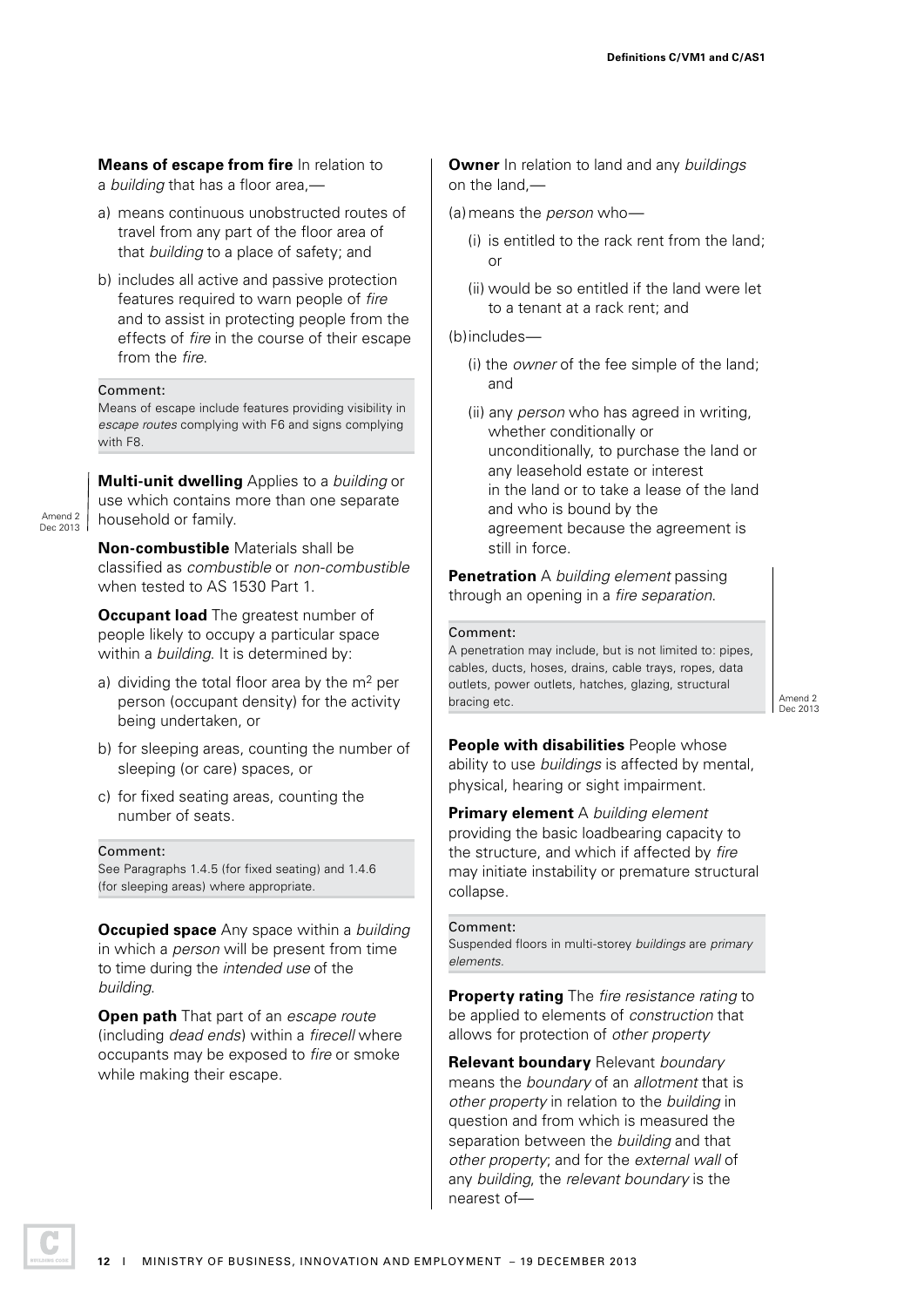- (a) a *boundary* of a freehold *allotment*, except that if the *other property* is a *road*, *railway line*, or public *open space*, the *relevant boundary* is the *boundary* on the far side of that other *property*; or
- (b) a *boundary* of a cross-lease or a company lease or a licence, except that if the *other property* is *open space* to which the lessee or licensee of the *building* in question has an exclusive right of access and occupation or to which 2 or more occupiers of the *building* in question have rights of access and occupation, the *relevant boundary* is the *boundary* on the far side of that other *property*; or
- (c) a *boundary* shown on a unit plan (but excluding a *boundary* between a principal unit and its accessory unit), except that if the *other property* is open space and is common property, the *relevant boundary* is the *boundary* on the far side of that *other property*.

## Comment:

- 1. Where an easement, such as a right of way, occurs within an *allotment*, the *relevant boundary* shall remain the same as if the easement did not exist.
- 2. *Boundaries* within a cross-lease or company lease or licence are shown on a survey plan. In some cases the *boundary* is the *external wall* or roof of a *building*.
- 3. The unit title *boundaries* of principal units, accessory units, and common property are shown in the unit plan. A *boundary* is frequently an internal or *external wall*, an upper floor, or the roof of a *building*.
- 4. A wall along a *boundary* between two *allotments* is called a "party wall" when the *owners* of the *allotments* each have legal rights in respect of that wall registered by way of easements on one or both titles. An internal wall between cross-leases, company leases, or unit titles, or between one of them and common property, is not generally called a party wall but in that case also the lessees, unit title holders, or corporate body concerned each have legal rights in respect of that wall. Such a wall separates areas which are *other property* in relation to each other, but the wall itself is part of each property. The *fire* protection consequence of that legal concept is that such a wall can be regarded as a *fire separation* providing protection against horizontal *fire* spread in each direction. In other words, that wall may provide the appropriate *FRR* instead of each property having its own wall of that *FRR*.

**Risk group** The classification of a *building* or *firecells* within a *building* according to the use to which it is intended to be put.

**Safe place** A place, outside of and in the vicinity of a single *building* unit, from which people may safely disperse after escaping the effects of a *fire*. It may be a place such as a street, *open space*, public space or an *adjacent building* unit.

# Comment:

The Fire Safety and Evacuation of Buildings Regulations 2006 use the term *place of safety* and allow the *place of safety* to be within the *building* provided that it is protected with a sprinkler system. In this Acceptable Solution a *place of safety* can only be within a *building* in *Risk Group* SI.

**Secondary element** A *building element* not providing load bearing capacity to the structure and if affected by *fire*, instability or collapse of the *building* structure will not occur.

**Smokecell** A space within a *building* which is enclosed by an envelope of *smoke separations*, or *external walls*, roofs, and floors.

**Smoke control door** A *doorset* that complies with Appendix C, C6.1.2 of this acceptable solution.

**Stability** In the context of *fire* protection is the support provided to a *building element* having a *FRR*, intended to avoid premature failure due to structural collapse as a result of applied load, dead and live loads or as a result of any additional loads caused by *fire*

**Standard test** A test method which is recognised as being appropriate for the *fire* protection properties being assessed.

# Comment:

A list of *standard test* methods is given in Appendix C.

**Structural adequacy** In the context of the standard test for *fire* resistance, is the time in minutes for which a prototype specimen has continued to carry its applied load within defined deflection limits.

# Comment:

The *fire* design load should be as specified in B1/VM1.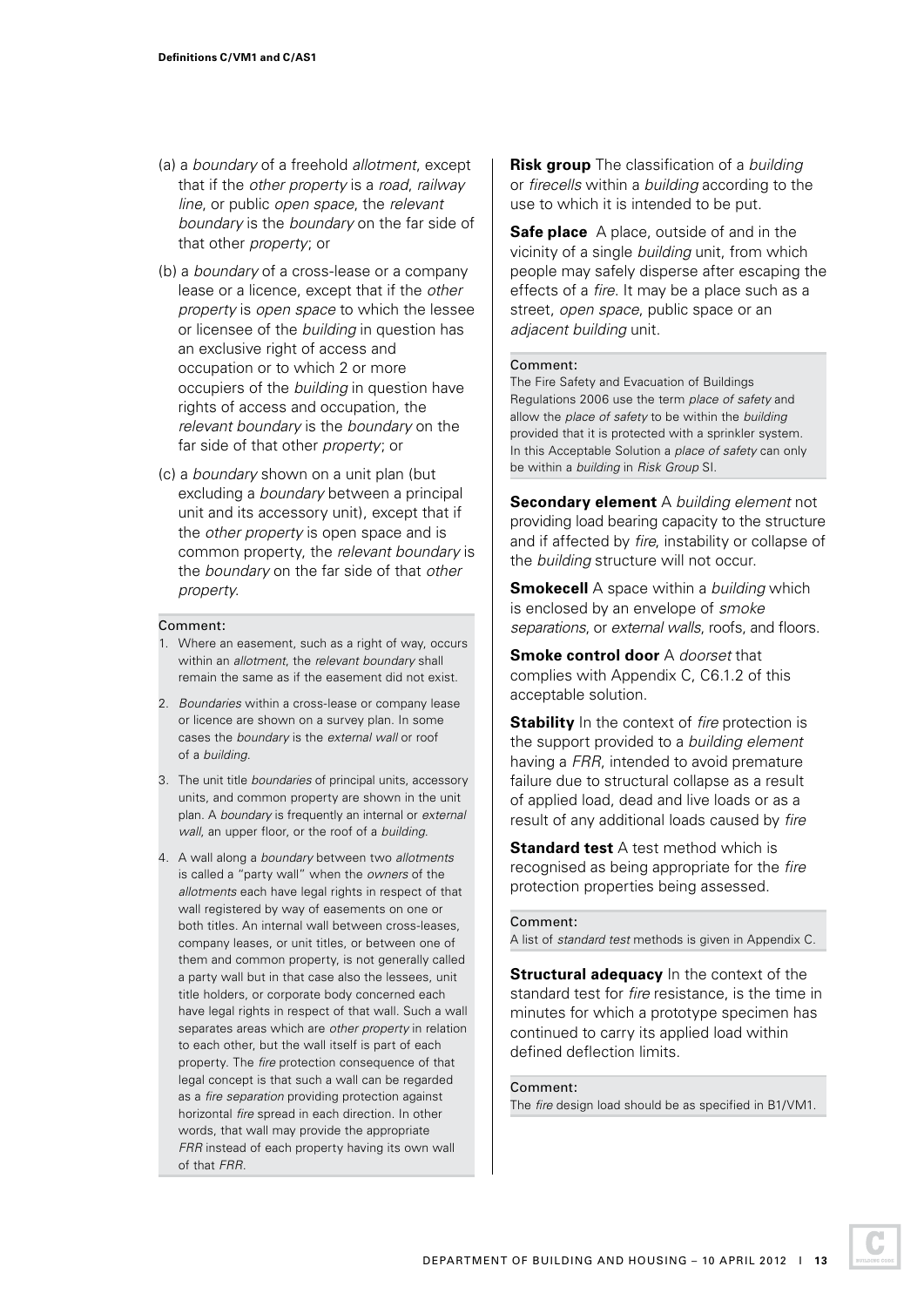**Surface finish** The combination of a surface coating and substrate material on surfaces of *building elements* exposed to view. It can be an applied decorative coating or the uncoated *building element* itself. For interior surfaces the requirements are evaluated in terms of a *Group Number*. For exterior surfaces the requirements are evaluated in terms of rate of heat release as determined by Appendix C, Paragraph C6.1.

**Unprotected area** In relation to an *external wall* of a *building*, this means:

- a) Any part of the *external wall* which is not *fire* rated or has less than the required *FRR, and*
- b) Any part of the *external wall* which has combustible material more than 1.0 mm thick attached or applied to its external face, whether for cladding or any other purpose.

# Comment:

*Unprotected area* includes non-*fire* rated windows, doors, or other openings, and non-*fire* rated *external wall construction*.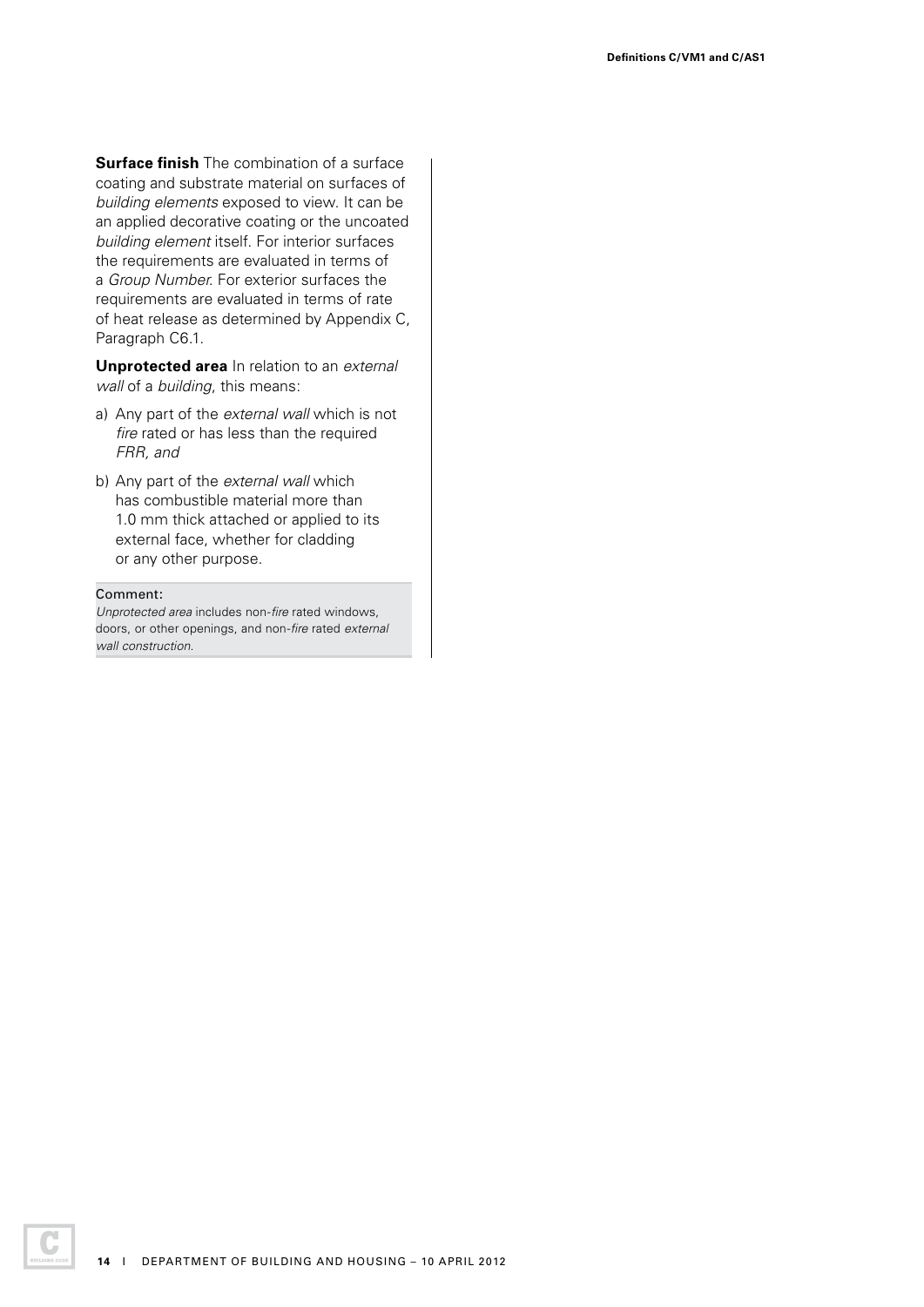# Verification Method C/VM1

# **1.1 Solid Fuel Appliances**

# **Limiting heat transfer**

Errata 1 Feb 2013

**1.1.1** Compliance with NZBC Performances C2.2 and C2.3 may be verified for solid fuel burning appliances by meeting the appropriate test requirements of AS/NZS 2918.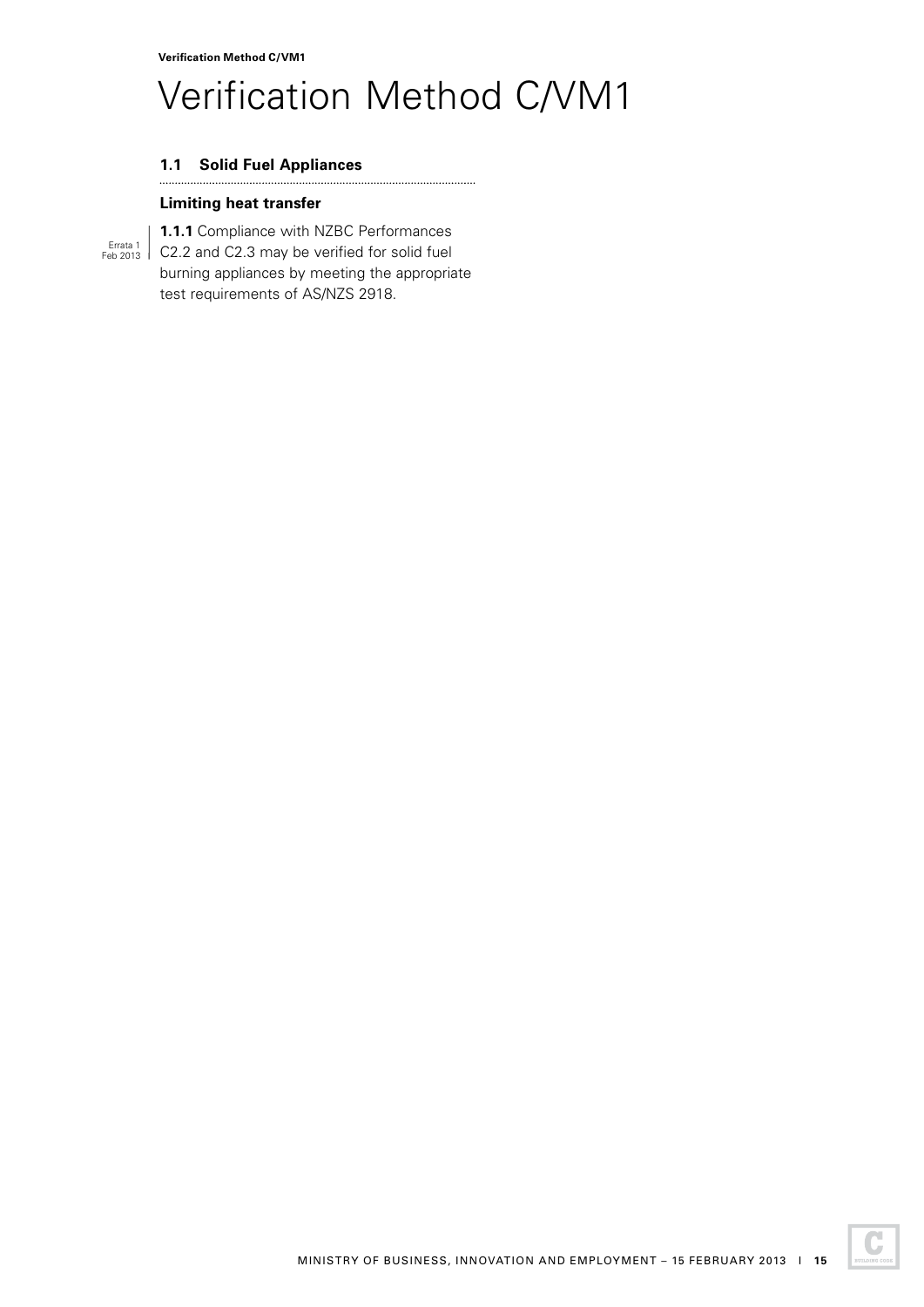# Acceptable Solution C/AS1 Part 1: General

# **CONTENTS**

| 1.1              | Introduction and scope                         |
|------------------|------------------------------------------------|
| 1.2 <sub>2</sub> | Using this Acceptable Solution                 |
| 1.3              | Alterations and changes of use<br>to buildings |

# **1.1 Introduction and scope**

This Acceptable Solution can be used for establishing compliance with NZBC C1 to C6 Protection from Fire. It is one of a suite of Acceptable Solutions C/AS1 to C/AS7, each of them corresponding to a *risk group* (summarised in Table 1.1 and defined in Paragraph 1.1.1).

If the uses of a *building*, or part of a *building*, cover more than one *risk group*, one or more of these Acceptable Solutions may need to be followed to demonstrate compliance. Paragraph 1.2 explains how to determine the relevant *risk groups* for the *building* activities.

Notes shown under 'Comment', occurring throughout this document, are for guidance purposes only and do not form part of this Acceptable Solution. Words in *italic* are defined at the front of this document. For Part 1 of this Acceptable Solution, paragraphs containing similar information are allocated the same reference numbers as Acceptable Solutions C/AS2 to C/AS6. If there is no corresponding information in this Acceptable Solution, the numbering is preserved by the notation: "THIS PARAGRAPH DELIBERATELY LEFT BLANK".

For other parts of this Acceptable Solution, the numbering loosely follows that of C/AS2 to C/AS6 but it retains consecutive numbering.

Appendices to this Acceptable Solution have equal status to this Acceptable Solution. Note that the Appendices have been included in their entirety but not all requirements are relevant to risk growth SH.

## Comment:

It is recommended that the commentary document for Acceptable Solutions C/AS1 to C/AS7 be read in conjunction with this Acceptable Solution.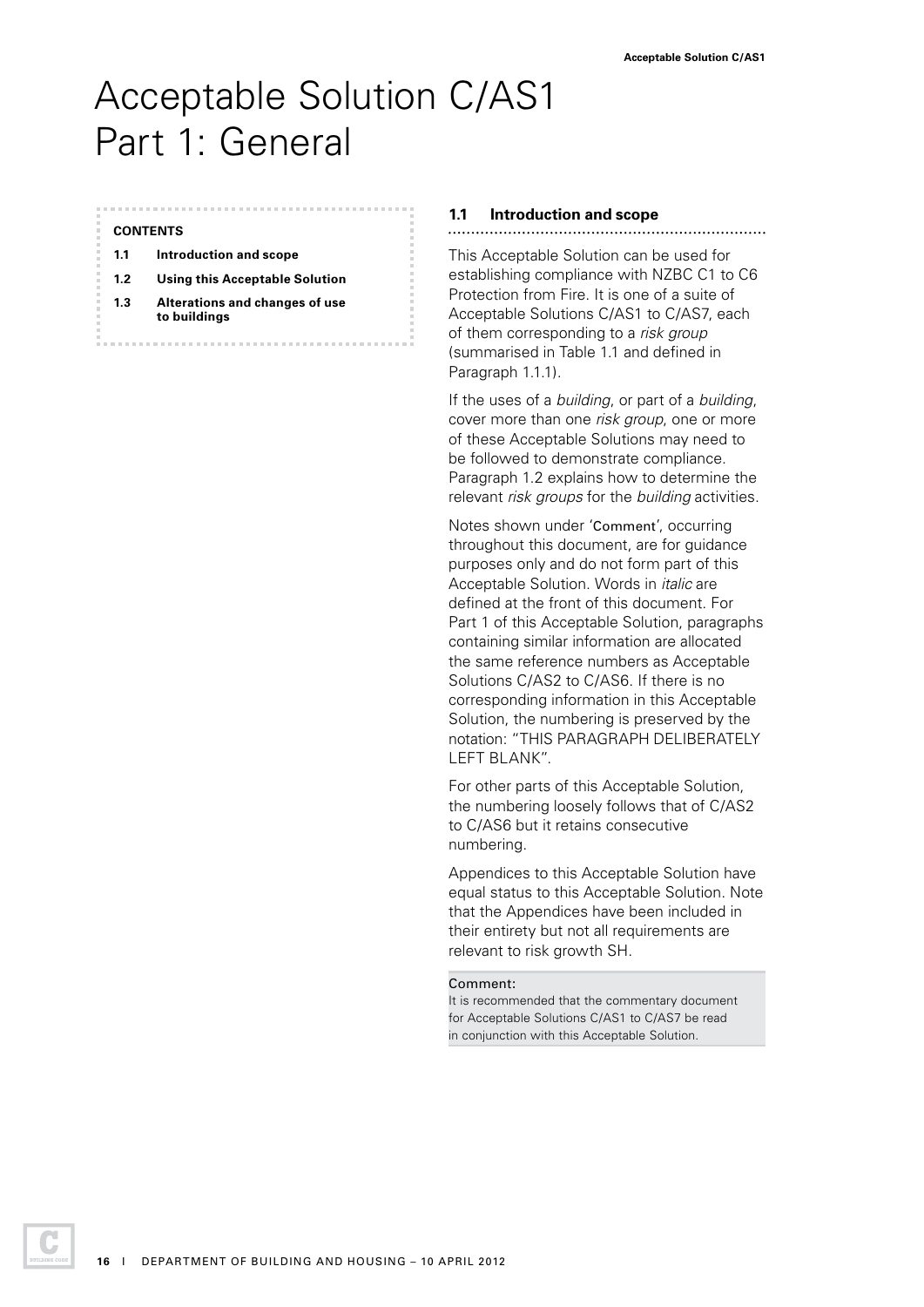|                      | Table 1.1 | <b>Risk groups and Acceptable Solutions</b>              |                   |                                                                                                                                                                                                                                                                                                                                           |
|----------------------|-----------|----------------------------------------------------------|-------------------|-------------------------------------------------------------------------------------------------------------------------------------------------------------------------------------------------------------------------------------------------------------------------------------------------------------------------------------------|
|                      |           | <b>Acceptable Solution</b>                               | <b>Risk group</b> | <b>Applies to</b>                                                                                                                                                                                                                                                                                                                         |
| Amend 2<br>Dec 2013  | C/AS1     | Single household units and<br>small multi-unit dwellings | <b>SH</b>         | Houses, townhouses and small multi-unit dwellings<br>Limited area outbuildings                                                                                                                                                                                                                                                            |
|                      | C/AS2     | Sleeping (non institutional)                             | <b>SM</b>         | Permanent accommodation eg, apartments<br>Transient accommodation eg, hotels, motels, hostels,<br>backpackers<br>Education accommodation                                                                                                                                                                                                  |
|                      | C/ASS     | Care or detention                                        | <b>SI</b>         | Institutions, hospitals (excluding special care facilities),<br>residential care, resthomes, medical day treatment (using<br>sedation), detention facilities (excluding prisons)                                                                                                                                                          |
|                      | C/AS4     | Public access and educational<br>facilities              | CA                | Crowds, halls, recreation centres, public libraries (<2.4 m<br>storage height), cinemas, shops, personal services<br>(eg, dentists and doctors except as included above, beautician<br>and hairdressing salons), schools, restaurants and cafes,<br>early childhood centres                                                               |
| Errata 1<br>Feb 2013 | C/AS5     | Business, commercial and low<br>level storage            | <b>WB</b>         | Offices (including professional services such as law and<br>accountancy practices), laboratories, workshops, manufacturing<br>(excluding foamed plastics), factories, processing, cool stores<br>(capable of <3.0 m storage height) and warehouses and other<br>storage units capable of <5.0 m storage height, light aircraft<br>hangars |
|                      | C/AS6     | High level storage and other<br>high risks               | <b>WS</b>         | Warehouses (capable of $\geq$ 5.0 m storage height), cool stores<br>(capable of ≥3.0 m storage height), trading and bulk retail<br>$(\geq 3.0 \text{ m storage height})$                                                                                                                                                                  |
|                      | C/AS7     | Vehicle storage and parking                              | VP                | Vehicle parking - within a building or a separate building                                                                                                                                                                                                                                                                                |

# Comment:

Designing a *building* to provide *fire* safety involves decisions on both the *construction* materials and layout needed to reduce the risk to an acceptable level. The risk is assessed according to: the number and mobility of the occupants (*occupant load* and *risk group* of the *building*); the activities undertaken within the *building*; and the nature of the *building* materials and contents. This assessment allows each *building* activity to be categorised in a *risk group*, which is the basis for determining *fire* safety features.

The *fire* safety requirements for *risk group* SH do not depend on the *occupant load* of the *firecells.*

# **Scope**

**1.1.1** The scope of this Acceptable Solution is restricted to *risk group* SH. This covers *buildings* where people sleep including multi-unit residential with some restrictions on height and outbuildings (as described in Clause A1 8.0 of NZBC up to a maximum floor area of 100 m2).

This includes the following:

- a) Single *household units*
- b) Multi-unit dwellings with no more than one unit above another (see Figure 1.1) and where each unit has an *escape route* independent of all other units, and including associated garages or carports whether or not they are part of the same *building*
- c) Detached dwellings used as boarding houses for fewer than six people (not including members of the residing family)
- d) Garages that are part of a *household unit*, and
- e) Garages shared by more than one *household unit*. The garage shall be *fire separated* from each adjacent *household unit* with *fire* rated *construction* of 30/30/30.

Amend 2  $Dec 2013$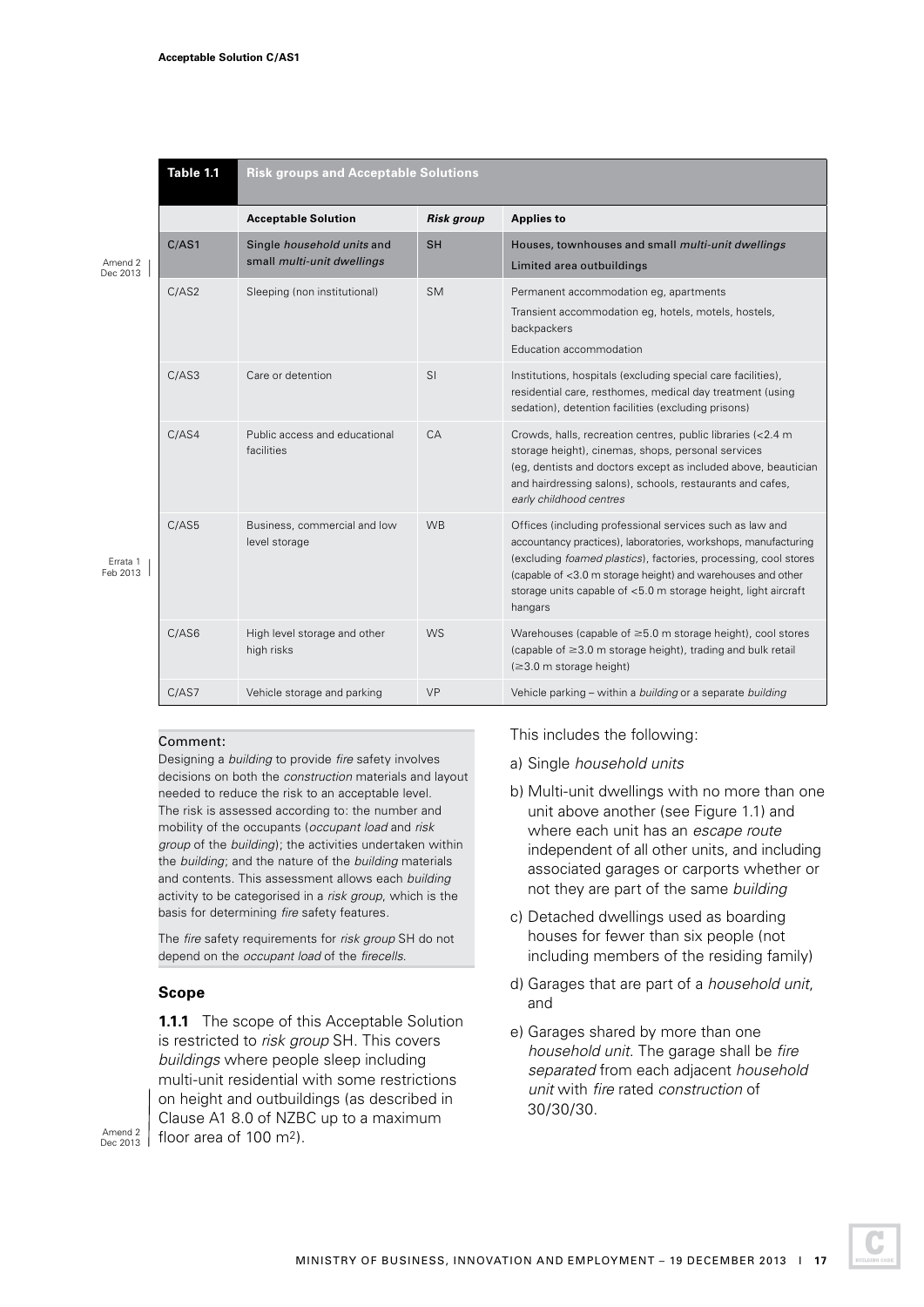

# **Outside the scope of this Acceptable Solution**

**1.1.2** *Buildings* or parts of *buildings* in *risk groups* other than SH are outside the scope of this Acceptable Solution. Refer to Table 1.1 and use the corresponding Acceptable Solution instead.

**1.1.3** THIS PARAGRAPH DELIBERATELY LEFT BLANK

**1.1.4** THIS PARAGRAPH DELIBERATELY LEFT BLANK

# **Hazardous substances not covered by this Acceptable Solution**

**1.1.5** This Acceptable Solution does not provide for any use, storage or processing of *hazardous substances*. Compliance with NZBC F3 and the Hazardous Substances and New Organisms Act 1996 shall be ensured where applicable in addition to the requirements of this Acceptable Solution.

### **1.2 Using this Acceptable Solution**

**1.2.1** The process for using this Acceptable Solution shall be as follows.

# **Step 1: Determine which Acceptable Solutions apply**

- a) Determine the *risk group* for each of the activities carried out in the *building* (refer to Table 1.1 and to Paragraph 1.1.1 of this and the other Acceptable Solutions). If the activity is not listed explicitly, choose the nearest suitable *risk group*.
- b) DELIBERATELY LEFT BLANK
- c) DELIBERATELY LEFT BLANK
- d) DELIBERATELY LEFT BLANK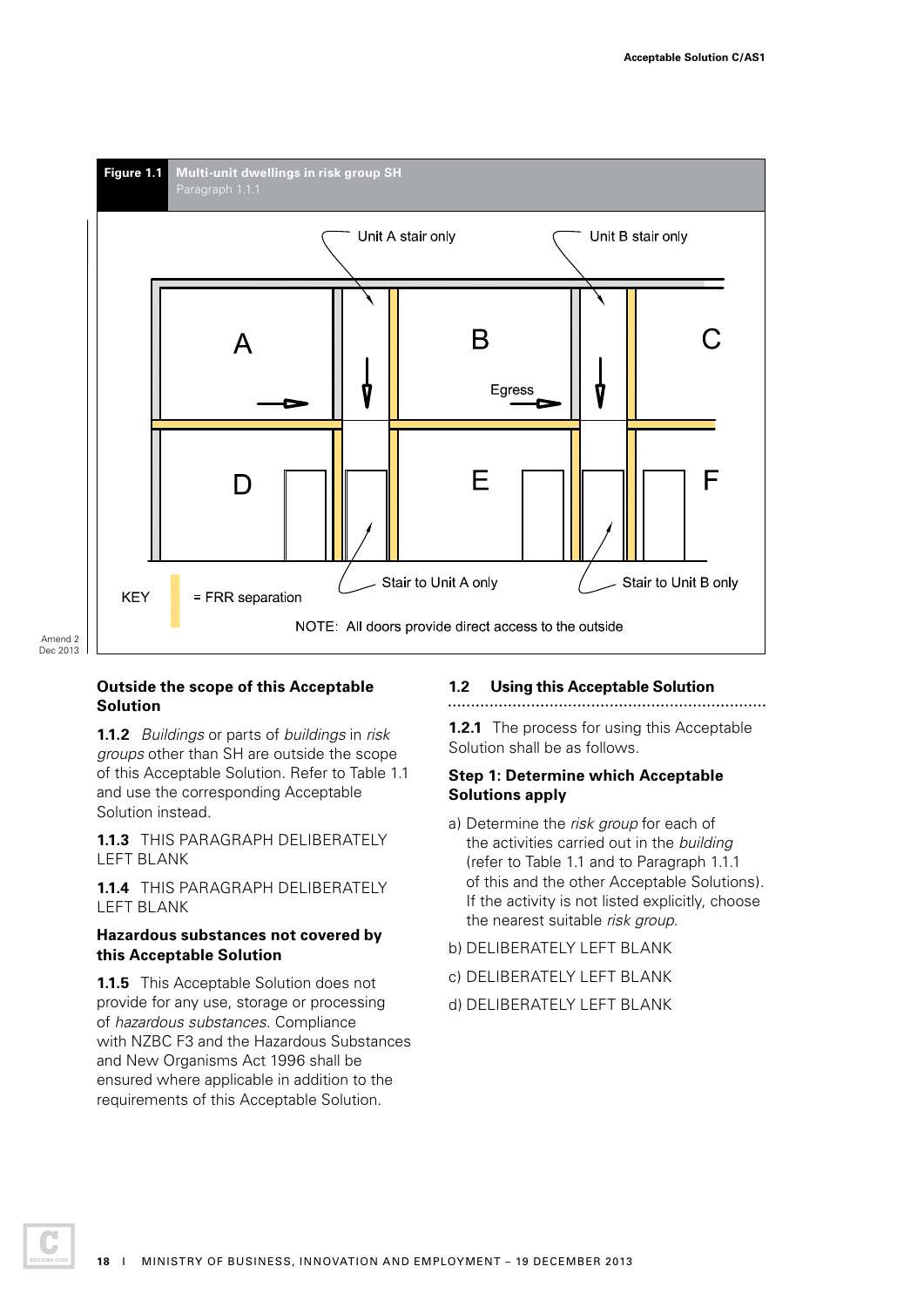# Comment:

Firecells: The Acceptable Solutions use the concept of *firecells* to divide *buildings* into compartments. Each *firecell* can be considered individually in the first instance and subsequently the *fire* safety requirements for the whole *building* can be developed, for example when considering a multi-storey *building* that has different activities on a number of floors, or even has different activities/uses on the same floor.

Future flexibility: A *building* is very likely to undergo one or more changes of use over its lifetime. Even under the same use, floor layout and furnishing will alter to accommodate changes in technology and occupant practices. Therefore, at the time of initial *construction*, *owners* should consider the advantages of providing for *fire safety systems* to suit alternative occupancies as these systems could be difficult or excessively expensive to install at a later date.

# **Step 2: Determine the parameters for risk group SH**

- a) Establish the relevant *building* measurements (these will include *building height*, floor plans, wall openings and distances to *relevant boundaries*).
- b) DELIBERATELY LEFT BLANK.

# Comment:

Applying the Acceptable Solution depends largely on the basic *building* measurements as above. Therefore, you should determine these as accurately as possible before using this document.

# **Step 3: Satisfy the fire safety requirements**

Satisfy the *fire* safety requirements of this Acceptable Solution (refer to Parts 2-7), based on the *building's* dimensions and features where required.

# **Primary risk groups**

**1.2.2** THIS PARAGRAPH DELIBERATELY LEFT BLANK

**1.2.3** THIS PARAGRAPH DELIBERATELY LEFT BLANK

# **1.3 Alterations and changes of use to buildings**

### 

If this Acceptable Solution is being used for an assessment of an existing *building* that is being *altered* Parts 1, 2, 3 and 4 of this Acceptable Solution shall be considered to the extent necessary for compliance with the *Building Act* s112.

The *building work* itself shall comply fully with this Acceptable Solution.

If this Acceptable Solution is being used where an existing *building* is undergoing a change of use, Parts 1, 2, 3, 4 and 5 of this Acceptable Solution shall be considered to the extent necessary for compliance with the *Building Act.*

Where compliance with the requirements of the *Building Act* for alterations and changes of use is not fully demonstrated through using this Acceptable Solution, the level of the assessment required shall be agreed with the *building consent authority* or *territoral authority*.

### Comment:

The extent of assessment should be consistent with a number of risk factors including:

a) Age of the *building*

b) *Importance level* of the *building*

c) Extent of the alteration.

Amend 2 Dec 2013

Errata 1 Feb 2013, Amend 2 Dec 2013

Errata 1 Feb 2013

Amend 2 Dec 2013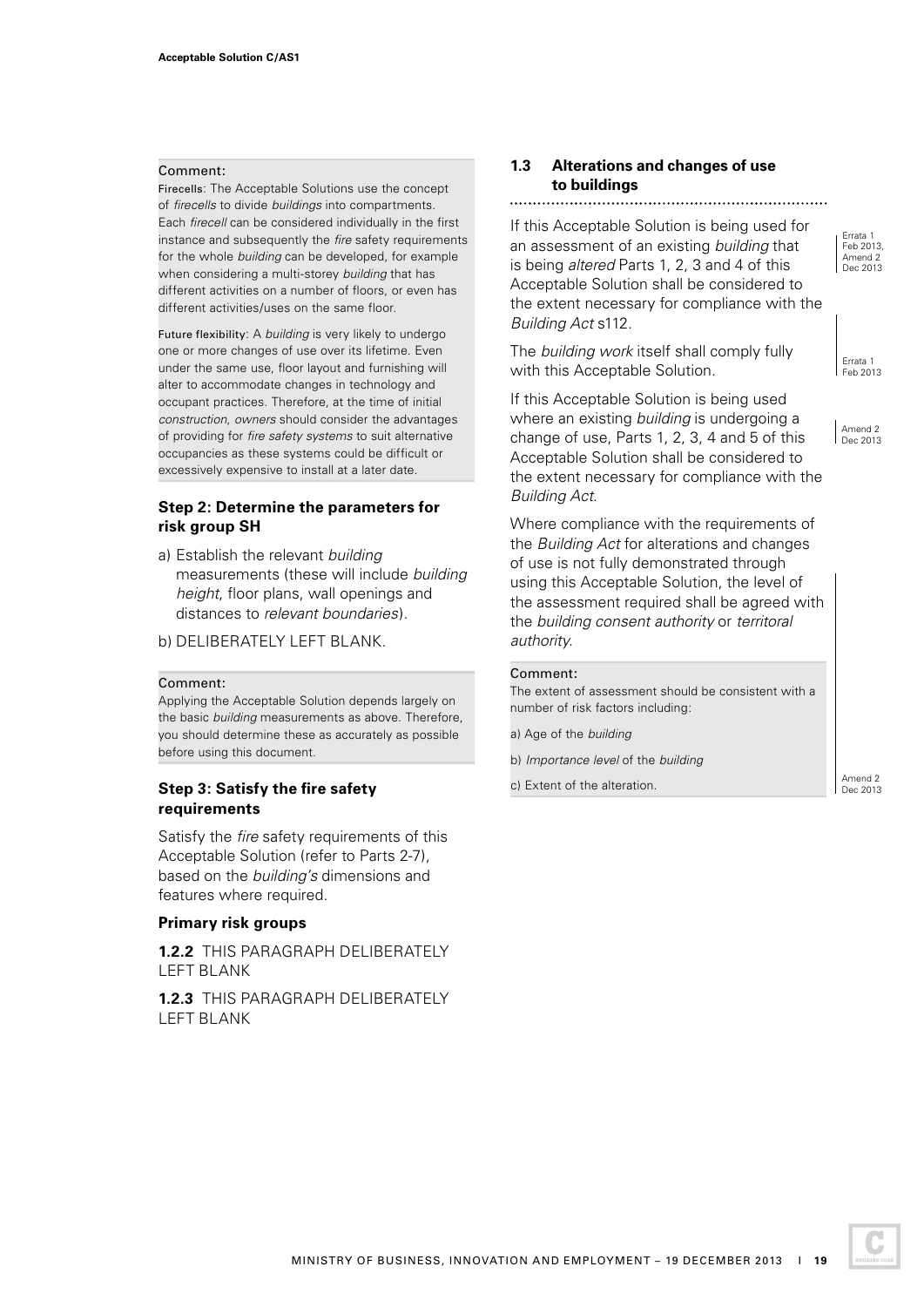# Part 2: Firecells, fire safety systems and fire resistance ratings

# **CONTENTS**

- **2.1 Provision of firecells**
- **2.2 Fire safety systems**
- **2.3 Fire resistance ratings**

. . . . . . . . . . . . .

# **2.1 Provision of firecells**

### 

# **Firecell floor area limits**

**2.1.1** There are no requirements relating to *firecells* for *risk group* SH.

# **2.2 Fire safety systems**

**2.2.1** The *fire safety systems* required for *risk group* SH are that each *household unit* shall be provided with Type 1 smoke alarms in accordance with Acceptable Solution F7/AS1. Alarm system types shall be as defined in Table 2.1.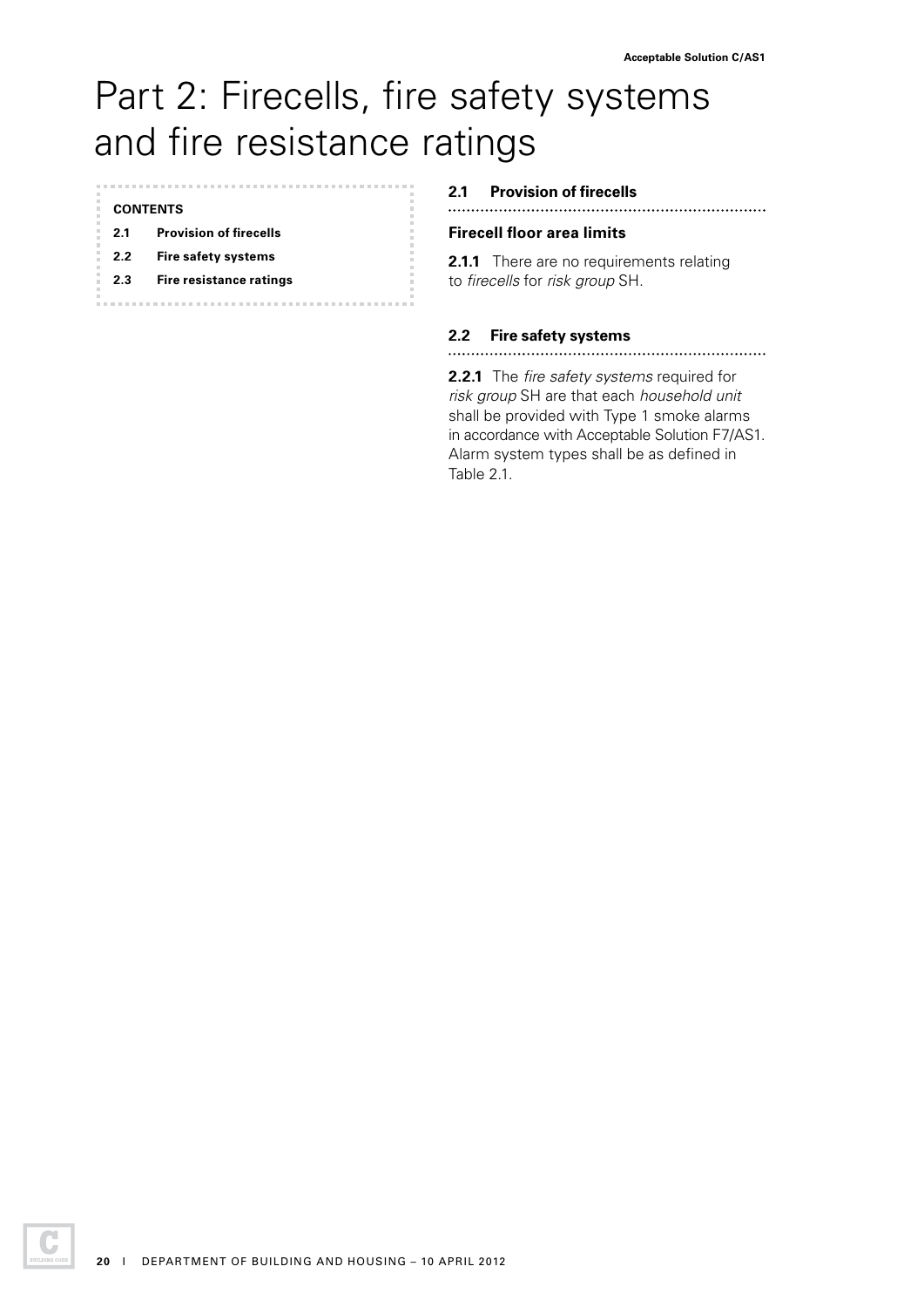| Table 2.1         | Fire safety systems specified in this Acceptable Solution                       |                                            |
|-------------------|---------------------------------------------------------------------------------|--------------------------------------------|
| Type of<br>system | System description                                                              | <b>Relevant Standards for installation</b> |
|                   | Domestic smoke alarm                                                            | Acceptable Solution F7/AS1                 |
| $\overline{4}$    | Smoke detection and alarm system with manual call points                        | NZS 4512                                   |
| 5                 | Enhanced smoke detection and alarm system with manual<br>call points            | NZS 4512                                   |
| 6                 | Automatic fire sprinkler system                                                 | NZS 4515                                   |
| 7                 | Automatic <i>fire</i> sprinkler system with smoke detection<br>and alarm system | NZS 4515, NZS 4512                         |

# **2.3 Fire resistance ratings**

# **FRR values**

**2.3.1** Unless explicitly stated otherwise in this Acceptable Solution, the *fire resistance ratings (FRRs)* that shall apply for this *risk group* are as follows:

*Life rating* = 30 minutes. This applies to *fire* rating requirements in Part 3: Means of escape and Part 4: Control of internal fire and smoke spread.

*Property rating* = 30 minutes. This applies to *fire* rating requirements in Part 5: External spread of fire.

# Comment:

Throughout this Acceptable Solution, minimum *FRRs* are specified for particular situations. It is therefore essential to check for specific requirements.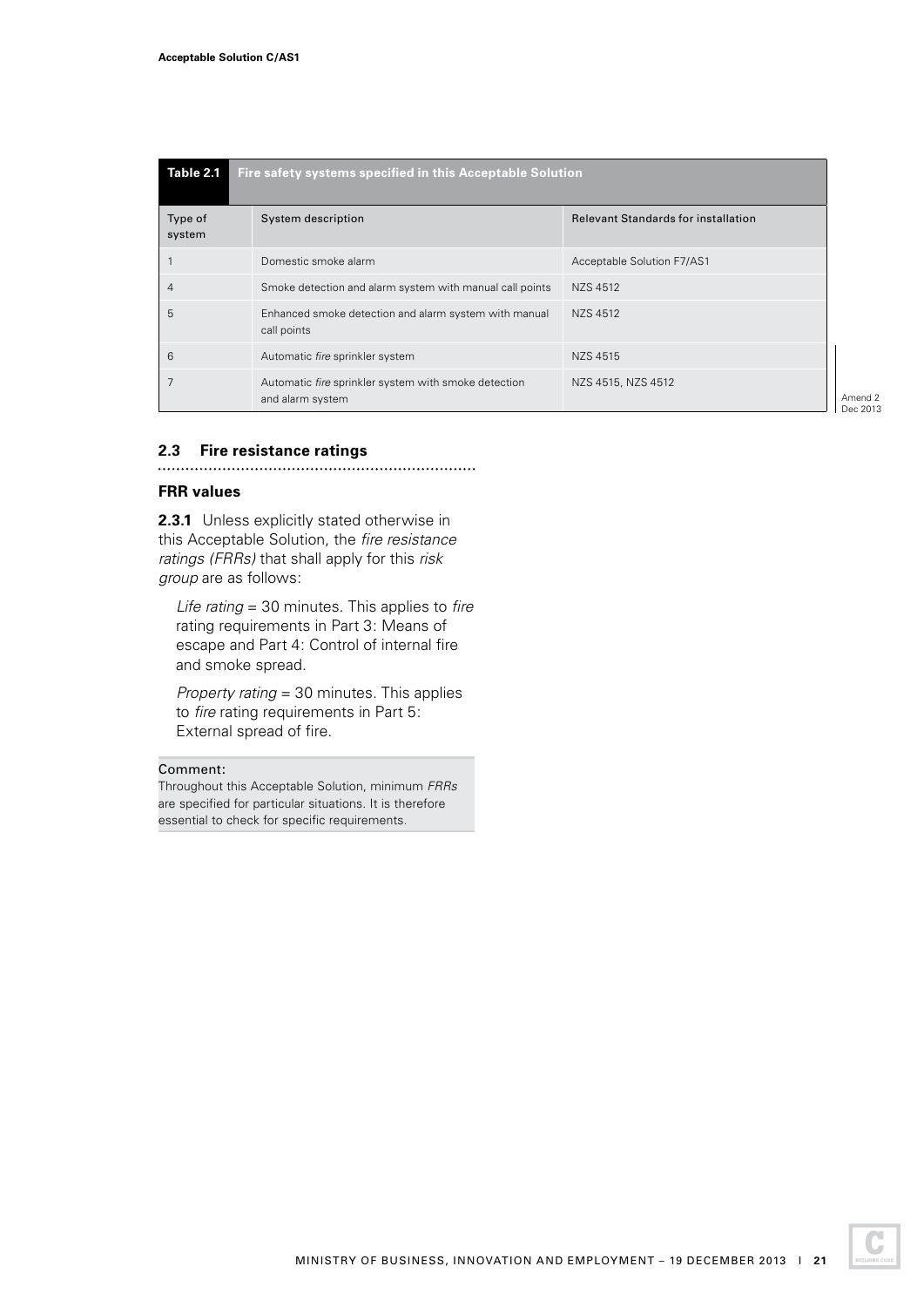# Part 3: Means of escape

### **CONTENTS**

- **3.1 This paragraph deliberately left blank**
- **3.2 Number of escape routes**
- **3.3 Height and width of escape routes**
- **3.4 Length of escape routes**

**3.1** THIS PARAGRAPH DELIBERATELY LEFT BLANK

# **3.2 Number of escape routes**

*Risk group* SH may be served by a single *escape route* provided the permitted *dead end open path* distance specified in Paragraph 3.4 is not exceeded.

### **3.3 Height and width of escape routes**

There are no restrictions (other than those required by other Building Code Clauses) on the height and width of *escape routes* for *risk group* SH.

# **3.4 Length of escape routes**

An *escape route* in outbuildings may be any length, but the lengths of *dead ends* and total *open paths* in other *buildings* to which this Acceptable Solution applies shall not exceed the distances given in Table 3.2.

Amend 2 Dec 2013

| Table 3.2             | Travel distances on escape routes              |                                    |                                                                                           |                                                    |                                                                                  |            |
|-----------------------|------------------------------------------------|------------------------------------|-------------------------------------------------------------------------------------------|----------------------------------------------------|----------------------------------------------------------------------------------|------------|
|                       | Type 1<br>system only                          | NZS 4512 Smoke<br>detection system | <b>NZS 4517</b><br>Sprinkler system<br>with Type 1 (in<br>single household<br>units only) | <b>NZS 4515</b><br>Sprinkler system<br>with Type 1 | <b>NZS 4515</b><br>Sprinkler system<br>and NZS 4512<br>Smoke detection<br>system | Ame<br>Dec |
| Dead end<br>open path | 25 <sub>m</sub>                                | 35 <sub>m</sub>                    | 35 <sub>m</sub>                                                                           | 40 <sub>m</sub>                                    | 50 <sub>m</sub>                                                                  |            |
| Total open path       | 60 m                                           | 75 <sub>m</sub>                    | 75 <sub>m</sub>                                                                           | 90 <sub>m</sub>                                    | 120 <sub>m</sub>                                                                 |            |
|                       | For definition of system types, see Table 2.1. |                                    |                                                                                           |                                                    |                                                                                  |            |

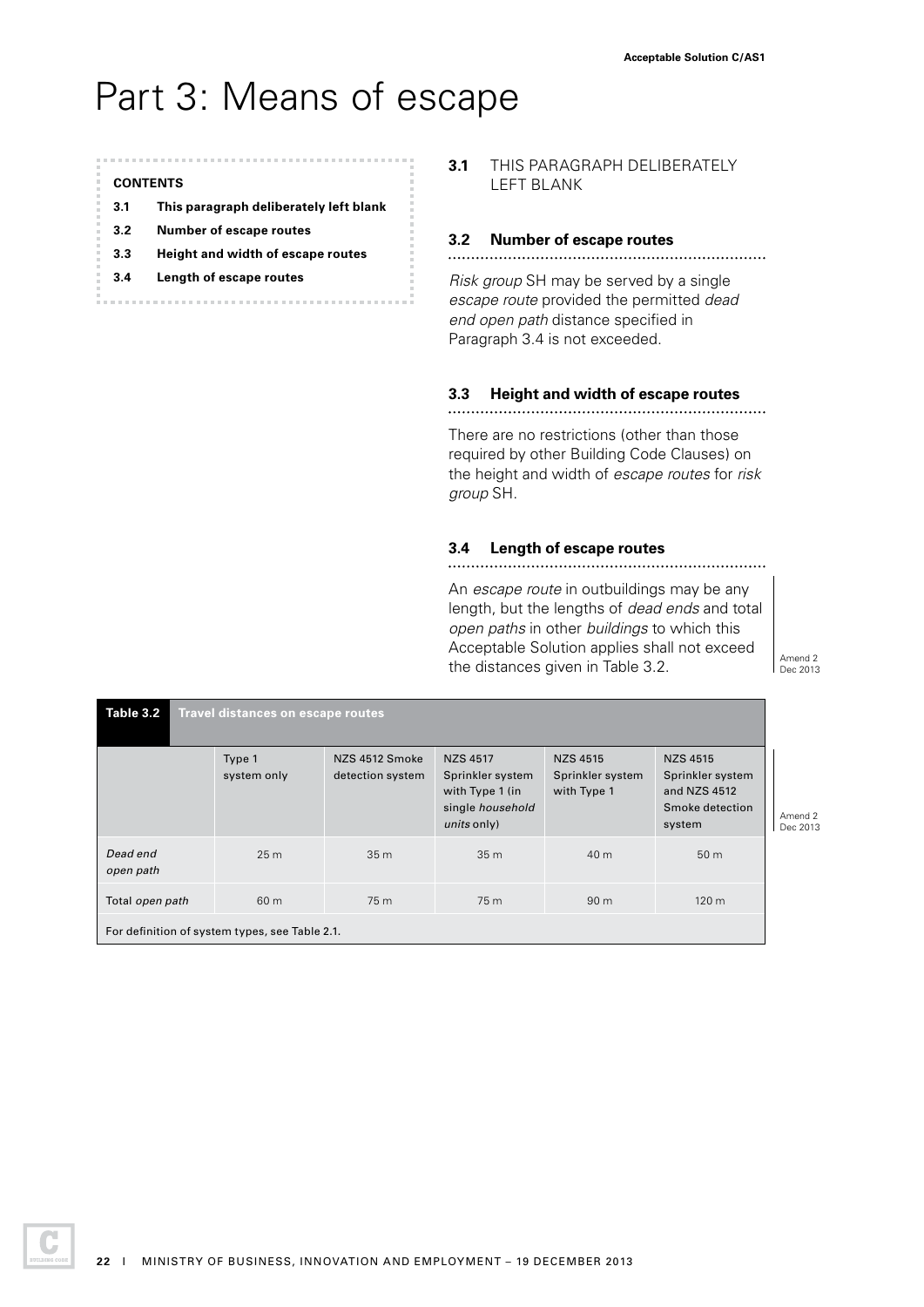# Part 4: Control of internal fire and smoke spread

### **CONTENTS**

- **4.1 Fire separations**
- **4.2 Surface finishes**
- **4.3 Foamed plastics or exposed combustible insulating materials** Amend 2 Dec 2013

# **4.1 Fire separations**

Each *household unit,* including any garage and *escape routes* in *multi-unit dwellings,* shall be *fire separated* from other *household units* and any *escape routes* with *fire separations* having an *FRR* of no less than 30/30/30.

## Comment:

An ancillary unit such as a granny flat is a separate *household unit* to the primary dwelling, and there must be a *fire separation* between it and the primary dwelling.

# **4.2 Surface finishes**

# 

Except where *foamed plastic building* materials or exposed *combustible insulating materials* are used, there are no *surface finish* requirements in *risk group* SH.

Amend 2 Dec 2013

## **4.3 Foamed plastics or exposed combustible insulating materials**

Where *foamed plastics* or exposed *combustible insulating materials* form part of a wall, ceiling or roof system, the completed system (see comment) shall achieve a *Group Number* of not more than 3. The *foamed plastics* shall comply with the flame propagation criteria as specified in AS 1366 for the type of material being used. The above requirements do not apply to the following *building elements*:

- a) Small areas of non-conforming product within a firecell with a total aggregate surface area of not more than 5.0 m2
- b) Electrical switches, outlets, cover plates and similar small discontinuous areas
- c) Pipes and cables used to distribute power or services
- d) *Handrails* and general decorative trim of any material such as architraves, skirtings and window components, including reveals, provided these do not exceed 5% of the surface area of the wall or ceiling they are part of

Amend 2 Dec 2013

Amend 2 Dec 2013

Amend 2 Dec 2013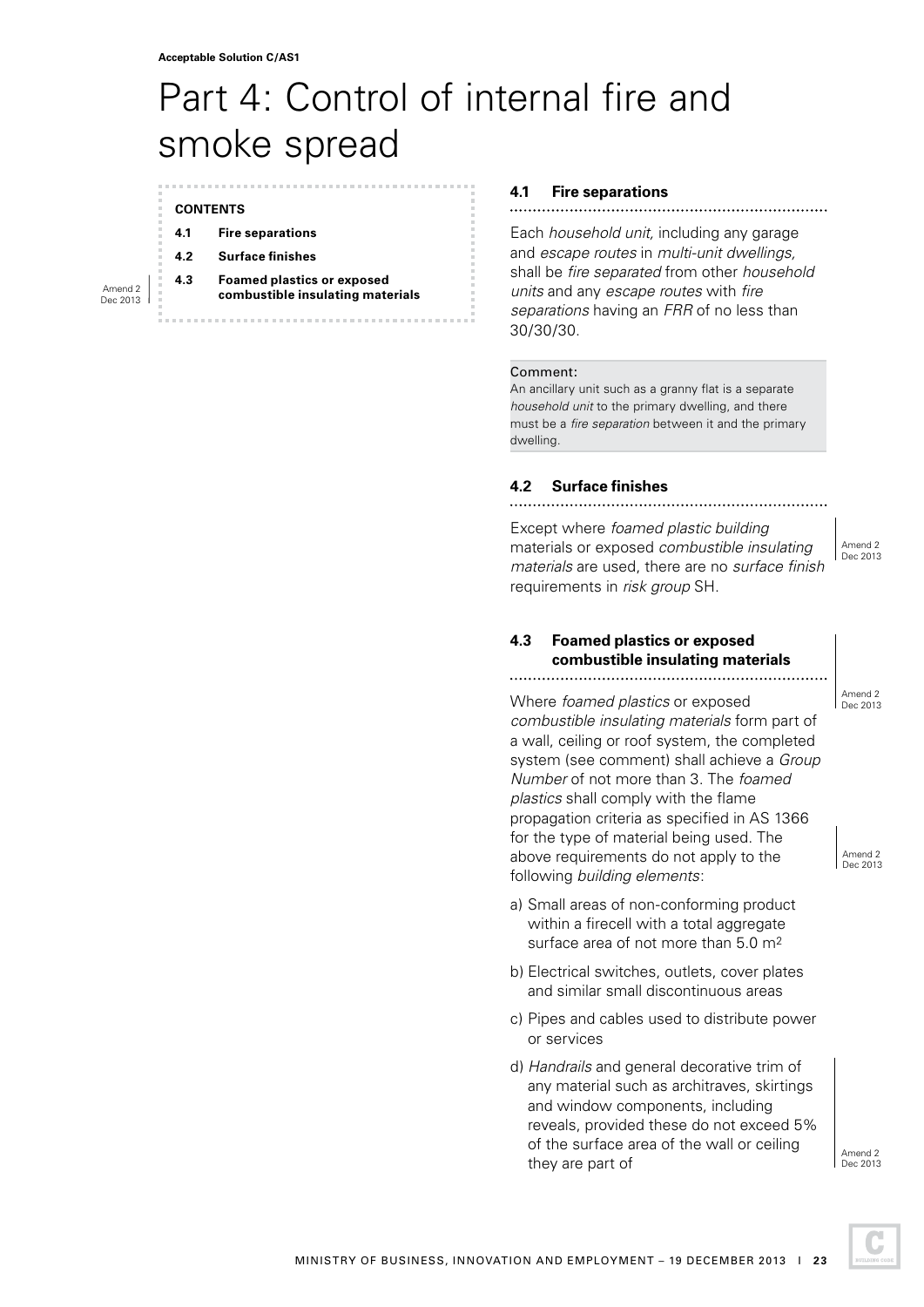e) *Damp-proof courses*, seals, caulking, flashings, thermal breaks and ground moisture barriers

Amend 2 Dec 2013

- g) Individual *doorsets*
- h) Continuous areas of permanently installed openable wall partitions, having a surface area of not more than 25% of the divided room floor area or 5.0 m2, whichever is the greater,

# Comment:

The completed system may or may not include a surface lining product enclosing any insulation material from any adjacent *occupied space*. If a surface lining is not included, then the *foamed plastics* or *combustible insulating materials* when tested alone shall achieve a *Group Number* of 3, otherwise a surface lining is also required such that the completed system achieves a *Group Number* of 3. This paragraph applies to *foamed plastics building* materials whether exposed to view from the *occupied space* or enclosed.

The method of assigning the *Group Number* to a material is specified in Verification Method C/VM2 Appendix A.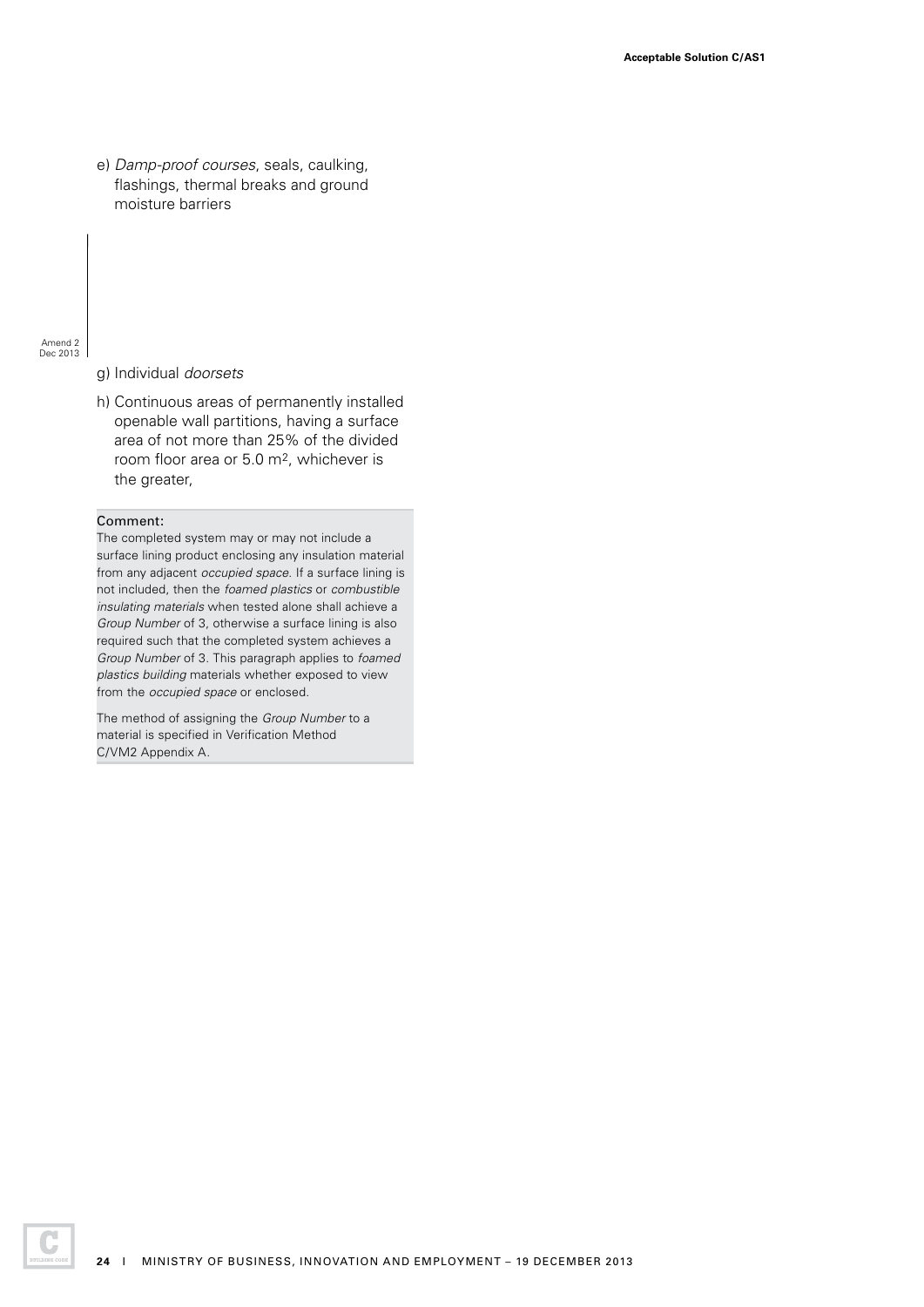# Part 5: Control of external fire spread

|    | <b>CONTENTS</b>         |
|----|-------------------------|
| 51 | Fire recistance ratings |

| 5.2 | <b>Roof projections</b>                  |
|-----|------------------------------------------|
| 5.3 | <b>Exterior surface finishes</b>         |
| 5.4 | <b>Carports and similar construction</b> |
|     |                                          |

# **5.1 Fire resistance ratings**

Except where the *building* is protected with a sprinkler system, *external walls* shall have an *FRR* of no less than 30/30/30 in the following circumstances:

a) Single *household units* and attached side by side dwellings and outbuildings where the *external wall* is less than 1.0 m and less than 90° from the *relevant boundary*. The wall shall be *fire* rated to protect from both directions, and

Amend 2 Dec 2013

Errata 1 Feb 2013

b) Any other *multi-unit dwellings* where the *external wall* is less than 5.0 m from the *relevant boundary*, except that windows more than 1.0 m from the *relevant boundary* need not be *fire* rated.

### **5.2 Roof projections**

**5.2.1** Where the *external wall* is required to have an *FRR*, the eaves projection shall either have an *FRR* of 30/30/30 or the wall shall be extended to the underside of the roof.

**5.2.2** Where roof eaves extend from an otherwise unrated *external wall* to within 650 mm of the *relevant boundary*, the total eaves *construction* and the *external wall* from which they project shall have an *FRR* of no less than 30/30/30.

### **5.3 Protection from a lower roof**

**5.3.1** *Fire* spread from a roof close to and lower than an *external wall* of an attached sleeping unit or attached *building* on *other property* shall be prevented by providing an *FRR* of 30/30/30 to either:

- a) The part of the roof within 5.0 m horizontally of the wall, or
- b) Any part of the wall within 9.0 m vertically of the roof.

**5.3.2** *Fire* rating of the roof is not required if the *household unit* is protected with a sprinkler system complying with NZS 4515.

Amend 2 Dec 2013

Errata 1 Feb 2013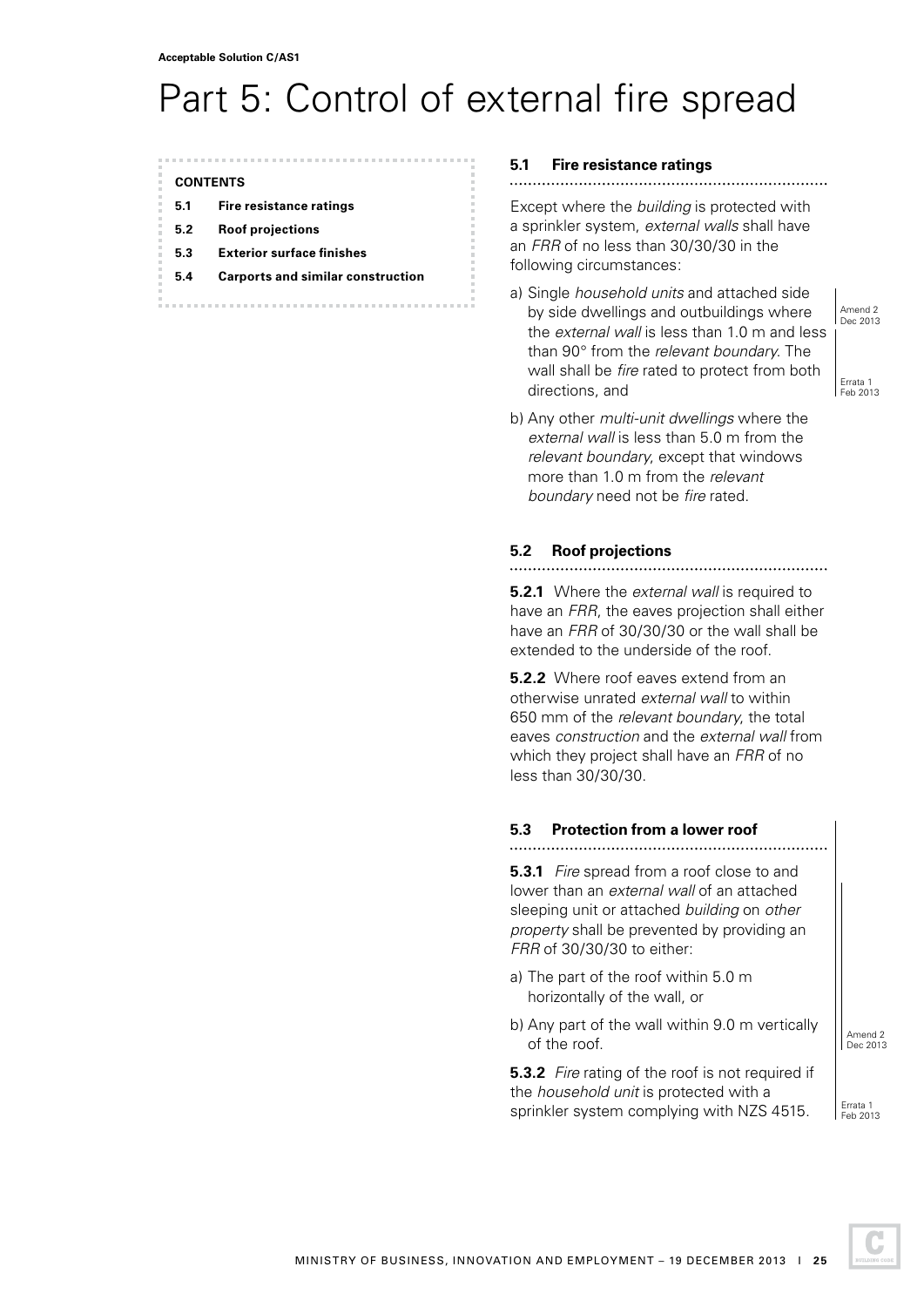#### **5.4 Exterior surface finishes** Errata 1  $Feb 2013$

Errata<sup>-</sup> Feb 2013

*External wall* cladding systems shall be tested to the *standard test* described in Appendix C C7.1 and the peak rate of heat release and the total heat released shall not exceed the limits given in Table 5.1.

These requirements do not apply if *surface finishes* are no more than 1 mm in thickness and applied directly to a *non-combustible* substrate.

**Table 5.1 Requirements for external wall claddings** Column A Column B Column C Column D Distance to *relevant boundary* (angle between wall and boundary is less than 90°) Less than 1.0 m Distance greater than or equal to 1.0 m and *building height* less than or equal to 10 m Distance greater than or equal to 1.0 m and *building height* greater than 10 m Unsprinklered Sprinklered to NZS 4515 Peak heat release rate (kW/m<sup>2</sup>) 100 No requirement 150 No requirement Total heat released (MJ/m<sup>2</sup>) 25 No requirement 50 No requirement Errata 1 Feb 2013 Amend 2 Dec 2013

. . . . . . . .

#### **5.5 Carports and similar construction** Errata 1 Feb 2013

A carport is permitted to have walls and roof with 100% *unprotected area* provided that all the following conditions are met:

- a) At least two sides are completely open to the environment, and
- b) The carport and adjacent *building* are under the same *ownership*, and
- c) For a roof plan area of no more than than 40 m2, no part of the roof is closer than 0.3 m to a *relevant boundary*.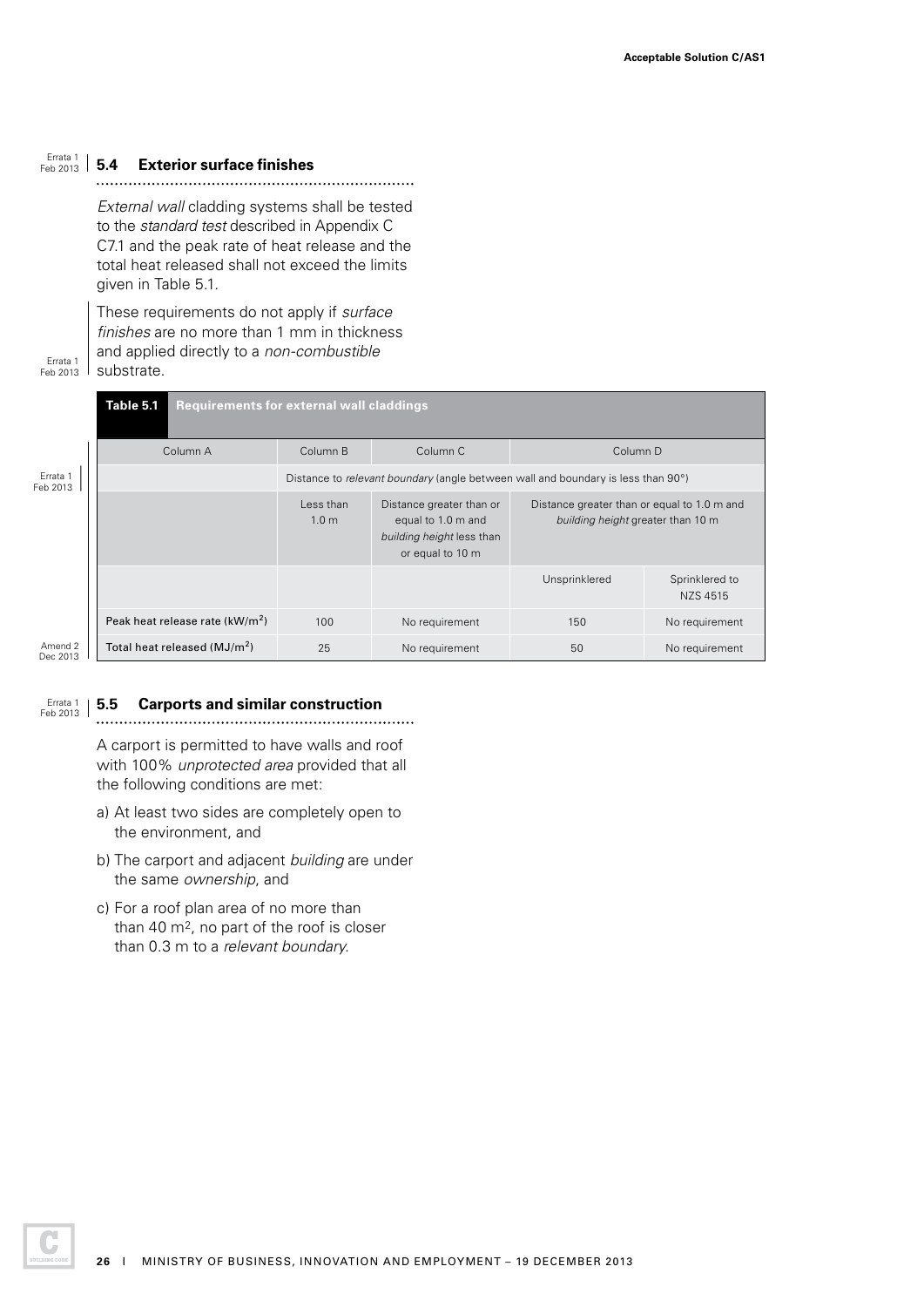# Part 6: Firefighting

# **CONTENTS**

# **6.1 Fire service vehicular access**

### **6.1 Fire Service vehicular access**

**6.1.1** If *buildings* that contain *multi-unit dwellings* with more than 2 units are located remotely from the steet boundaries of a property, pavements situated on the property and necessary to be used for vehicular access by *fire* appliances shall:

- a) Be able to withstand a laden weight of up to 25 tonnes with an axle load of 8 tonnes or have a load-bearing capacity of no less than the public roadway serving the property, whichever is the lower, and
- b) Be trafficable in all weathers, and
- c) Have a minimum width of 4.0 m, and
- d) Provide a clear passageway of no less than 3.5 m in width and 4.0 m in height at site entrances, internal entrances and between *buildings,* and
- e) Provide access to a *hard-standing* within 20 m of:
	- i) an entrance to each unit contained in the *building,* and
	- ii) any inlets to *fire* sprinkler or *building fire*  hydrant systems.

# Comment:

Access to *buildings* for *fire* appliances will be generally via public streets, but provision is needed on large, multi-*building* sites to enable appliances to reach any *building*.

Amend 2 Dec 2013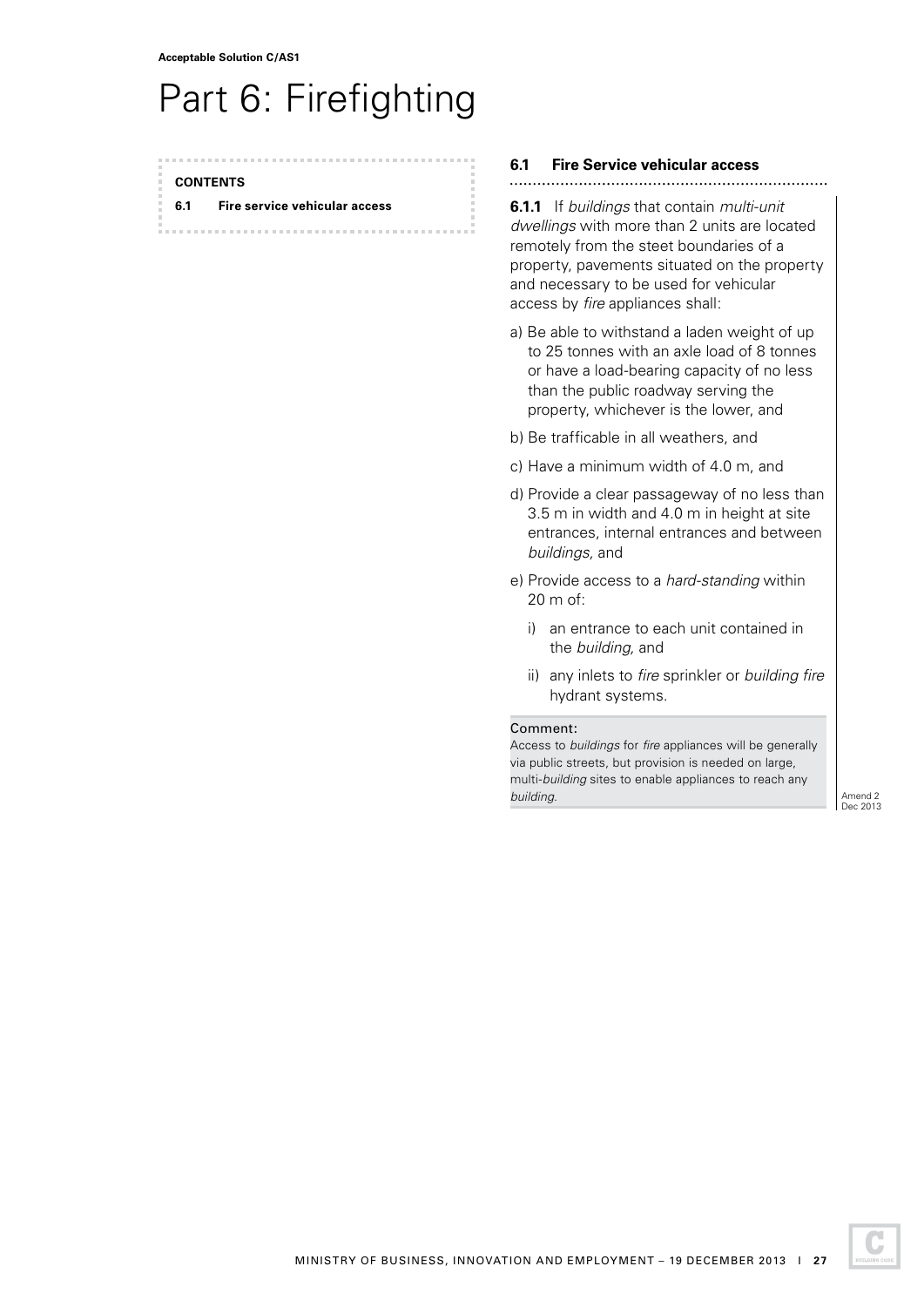# Part 7: Prevention of fire occurring

### **CONTENTS**

- **7.1 Solid fuel appliances**
- **7.2 Gas-burning appliances**
- **7.3 Oil-fired appliances**
- **7.4 Downlights**
- **7.5 Open fires**

The design, *construction* and/or installation of certain types of fixed appliances using controlled combustion and other fixed equipment is specified as follows.

### **7.1 Solid fuel appliances**

**7.1.1** AS/NZS 2918, with the modifications given in Paragraph 7.1.2, is an Acceptable Solution for the installation of:

- a) Domestic solid fuel burning appliances, installed in either domestic or commercial situations, and
- b) *Flue systems.*

A normative Appendix is an integral part of this Standard.

# **7.1.2 Modifications to AS/NZS 2918**

Delete paragraph 3.8 and substitute the following:

"3.8 Seismic restraint

The appliance and the floor protector shall be mechanically fixed to the floor itself.

The test seismic force shall be taken as the application of a horizontal force equal to 0.40 times the appliance weight acting in any direction at the mid-height of the combustion chamber. The appliance shall not move, tilt or be dislodged from its installed position during the application of the test force.

The weight of the flue system and a wetback, if fitted, shall not be included in the test."

Delete Section 7 and substitute the following:

"7.1 Ventilation

Ventilation shall be in accordance with Acceptable Solution G4/AS1.

7.2 Water heating equipment

Water heating appliances installed in conjunction with the heating appliance shall be vented and shall comply with Acceptable Solution G12/AS1."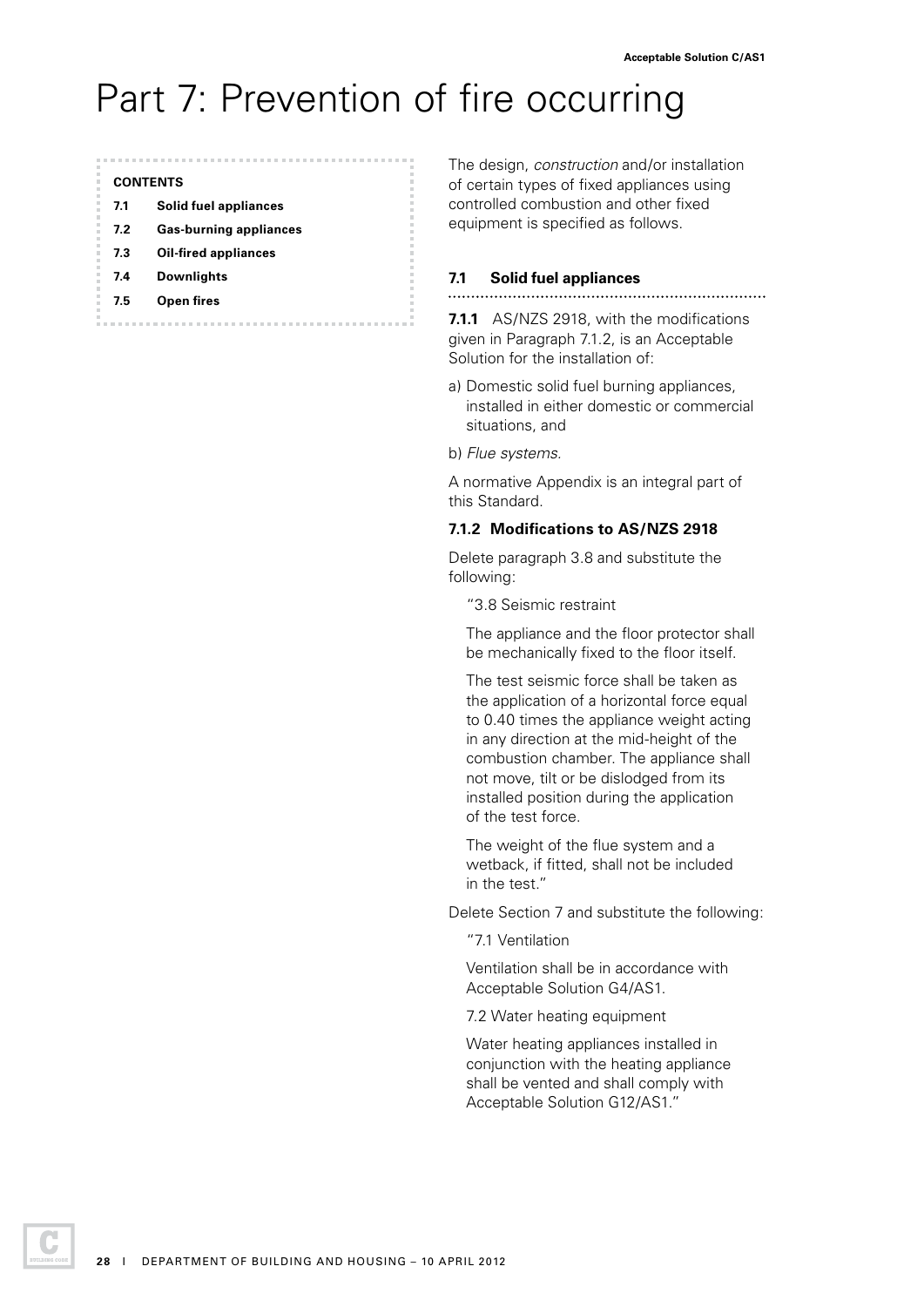# **7.2 Gas-burning appliances**

**7.2.1** For gas-burning appliances AS/NZS 5601.1 sections 6.7, 6.8 and 6.9 and Appendix H are Acceptable Solutions for the *construction* and installation of *flues* and sections 5.11, 6.2, 6.3 and 6.10 are Acceptable Solutions for the installation of appliances, with the modifications given in Paragraph 7.2.2.

**7.2.2** Modifications to AS/NZS 5601.1

Delete paragraph 6.2.11 and substitute the following:

"6.2.11 Seismic restraint

Seismic restraint of appliances installed in buildings shall be designed in accordance with B1/VM1 Paragraphs 2.0 and 13.0."

Add a Note to 6.4 as follows:

"Ventilation requirements are contained in Acceptable Solution G4/AS1. The ventilation requirements of this Standard may exceed the performance requirements of NZBC G4."

# Amend 2 Dec 2013

# **7.3 Oil-fired appliances**

**7.3.1** AS 1691, with the modifications given in Paragraph 7.3.2, is an Acceptable Solution for the installation of domestic oil-fired appliances.

# **7.3.2 Modifications to AS 1691**

Delete paragraph 2.2.3 and substitute the following:

"2.2.3 Electrical equipment

Electrical equipment shall comply with Acceptable Solution G9/AS1 or Verification Method G9/VM1."

Delete "CSIRO durability Class 2 or better" from paragraph 3.1.2 (b) and substitute "H5 treatment".

Delete the Note to paragraph 3.1.2 (d).

Delete paragraph 3.1.4 and substitute the following:

"3.1.4 Stability

The appliance shall be mechanically fixed to the building.

The test seismic force on the fuel tank shall be taken as the application of a horizontal force in kilograms numerically equal to 0.40 times the tank volume in litres acting at the centre of the tank. The test seismic force on the appliance shall be taken as the application of a horizontal force equal to 0.40 times the appliance operating weight acting at the centre of the appliance.

The appliance and the fuel tank shall resist their respective seismic forces with no significant movement."

Delete the words "without specific approval" from paragraph 3.2.8 (b).

Delete paragraph 5.1.1.

Add Note to 5.2.2:

"Note: Refer to Acceptable Solution G4/AS1 for ventilation requirements."

**7.3.3** AS/NZS 2918 Sections 2 and 4 are also Acceptable Solutions for the installation of *flues* for domestic oil-fired appliances.

# **7.4 Downlights**

**7.4.1** Recessed luminaires shall be one of the following types, as specified in AS/NZS 60598.2.2:

a) IC-F, or

b) IC, or

c) CA-80 or

d) CA-135.

# Comment:

There is a requirement for a clearance of 100 mm from recessed luminaires to insulation materials when installing insulation in existing *buildings* where the type of luminaire is undefined.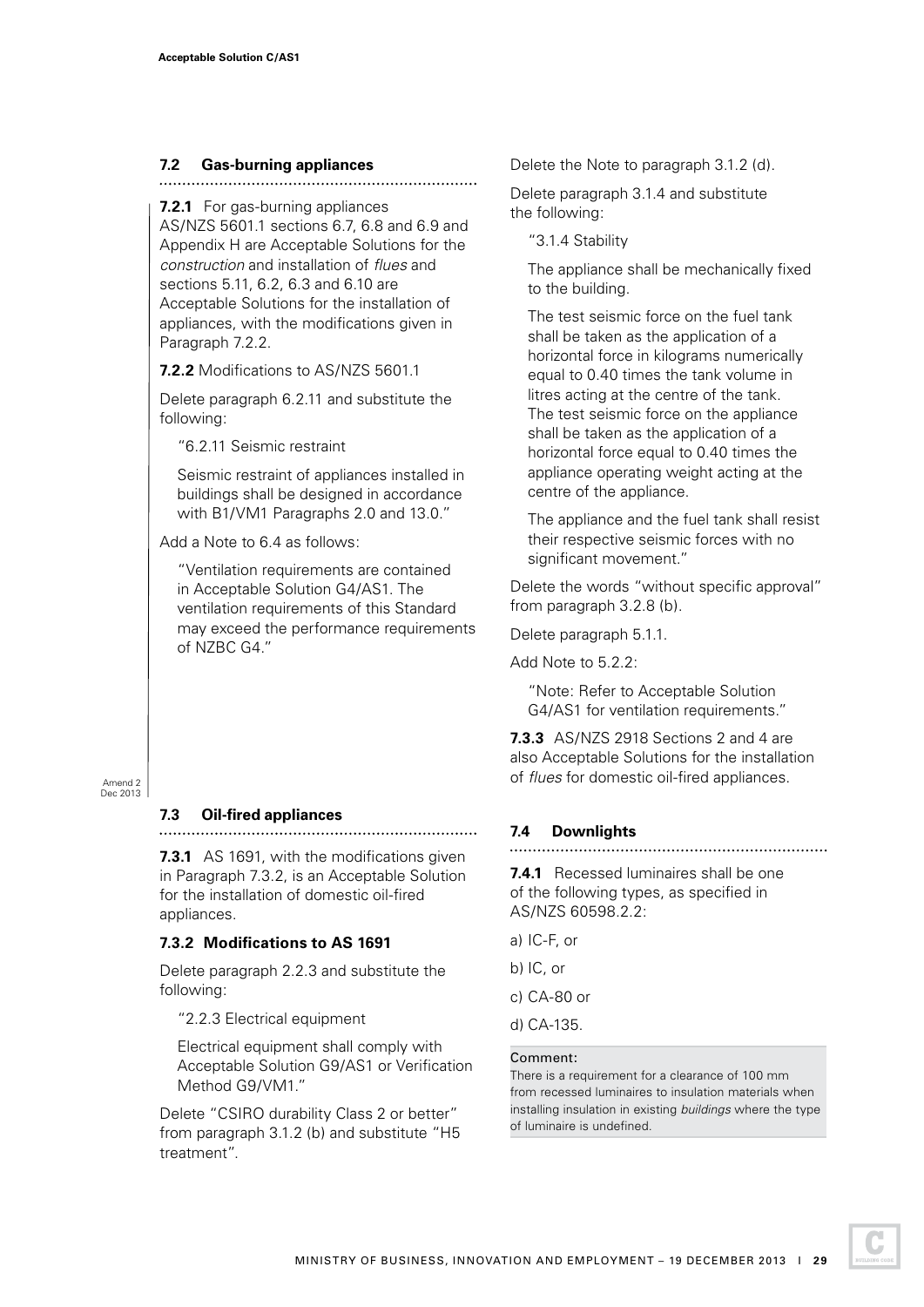**7.5 Open fires** 

# **Chimneys**

**7.5.1** *Chimneys* shall be *constructed* in accordance with Table 7.1 and Figure 7.1. They shall have:

- a) *Fireplaces* lined with *fire* bricks having a thickness of no less than 50 mm
- b) *Fireplace* joints of *non-combustible* material and shall be sealed against air leakage
- c) *Chimney* brickwork of no less than a single skin of brick 90 mm thick plus a 65 mm thick layer of grout, and
- d) An expansion gap provided in *chimneys* containing *flue liners*. These *flue liners* shall be wrapped in a *combustible* material of thickness no less than 0.25 mm (for example heavy-quality *building* paper) to prevent the grout filling from bonding with the *flue liner*.

| Table 7.1<br>Minimum acceptable dimensions of chimneys |                                                 |                                          |                                                                                                                                      |
|--------------------------------------------------------|-------------------------------------------------|------------------------------------------|--------------------------------------------------------------------------------------------------------------------------------------|
| <b>Chimney construction</b>                            | Chimney jamb and chimney back<br>thickness      |                                          | Chimney breasts and side gathering,<br>and <i>chimney</i> wall thickness above the<br>level of the gather, excluding linings<br>(mm) |
|                                                        | Excluding filling<br>and <i>flue liner</i> (mm) | Including filling<br>and flue liner (mm) |                                                                                                                                      |
| Concrete                                               | 170                                             | 255                                      | 170                                                                                                                                  |
| <b>Brickwork</b>                                       | 155                                             | 230                                      | 155                                                                                                                                  |
| Precast pumice concrete                                | 85                                              | 170                                      | 85                                                                                                                                   |

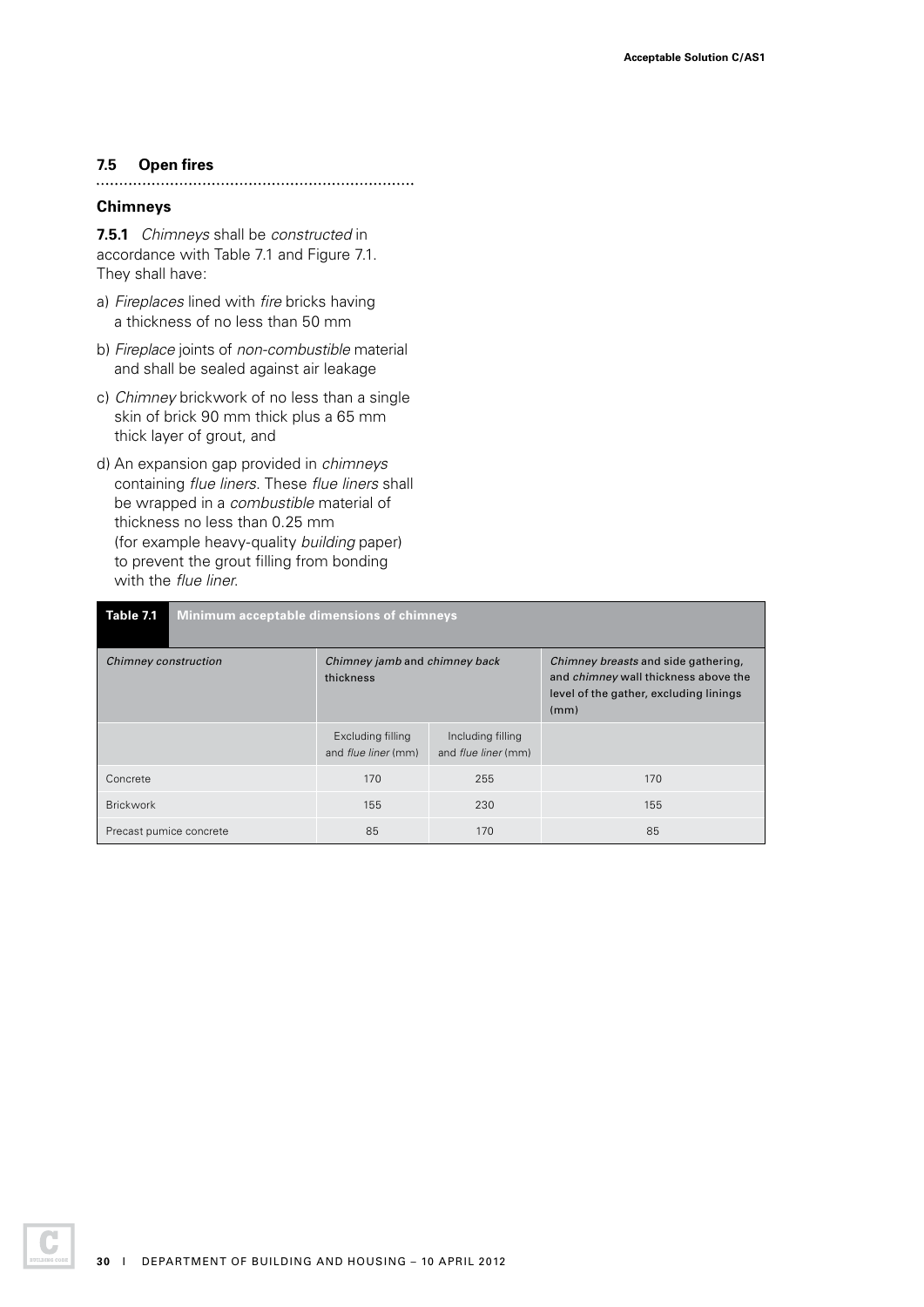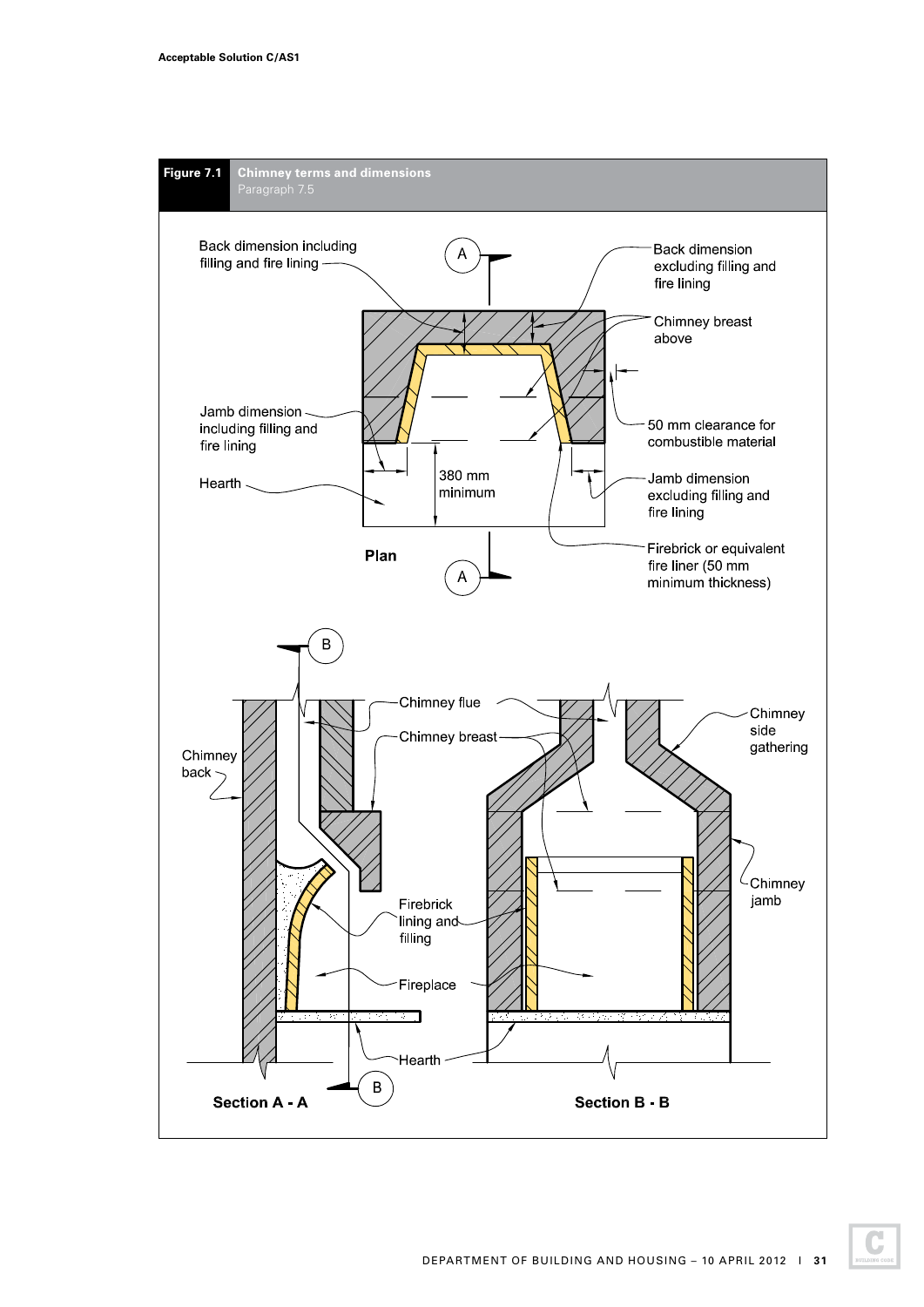**7.5.2** Cross-sectional areas of *flues* shall be no less than 0.03 m2 for an open *fireplace* (see Figure 7.2).

**7.5.3** *Flue* linings shall be one of the following types:

- a) Clay *flue liners* with rebated or socketed joints
- b) Imperforate clay pipes with socketed joints
- c) High alumina cement and kiln-burnt aggregate pipes, with rebated or socketed joints, or steel collars around joints.

The linings shall be fitted with the sockets or rebates uppermost to prevent condensate running out, and to prevent any caulking material from being adversely affected. Joints between the liners, and any space between liners and the masonry, shall be filled with weak mortar or insulating concrete (see Figure 7.2 (a)).

**7.5.4** *Flue liners* are not required for:

- a) Brick *chimneys* if *constructed* of two 90 mm skins of brickwork with a 65 mm grout-filled gap between (see Figure 7.2 b))
- b) Ordinary concrete *chimneys*
- c) Precast pumice concrete *chimneys*.

**7.5.5** Clearance above roofs shall be in accordance with Figure 4.9 of AS/NZS 2918.

**7.5.6** Every *fireplace* shall have a separate *flue*.

**7.5.7** *Flue* joints shall be of *non-combustible* material and sealed against air leakage.

**7.5.8** *Hearths* for *fireplaces* shall:

- a) Be *constructed* of fully grouted stones, bricks or concrete of no less than 50 mm total thickness
- b) Extend no less than 230 mm on each side of the *fireplace* opening, and no less than 380 mm forward of the *fireplace* opening, and
- c) Have no *combustible* material closer than the clearances given in Paragraph 7.5.8 b) from the upper and lower surfaces of the *hearth*.

**7.5.9** Clearances between a *chimney* and any *combustible* material (see Figure 7.3) shall be no less than:

- a) 200 mm at any opening in the *flue*, or at the *fireplace* opening, and
- b) 200 mm above or below the upper surface of the *hearth*, and 75 mm from the lower surface of the *hearth*.

**7.5.10** *Hearth* edges are to be separated from *combustible* material with insulating material having a minimum service operating temperature of 150°C.

# Comment:

AS/NZS 2918 Appendix C gives a test method for heat-resistant and heat-tolerant materials.

**7.5.11** A ventilated space of no less than 50 mm shall be provided between the outer face of a *fireplace*, *chimney* or *flue* and any *combustible* material.

**7.5.12** AS/NZS 2918 Sections 2 and 4 are also Acceptable Solutions for the installation of *flues* from open *fires*.

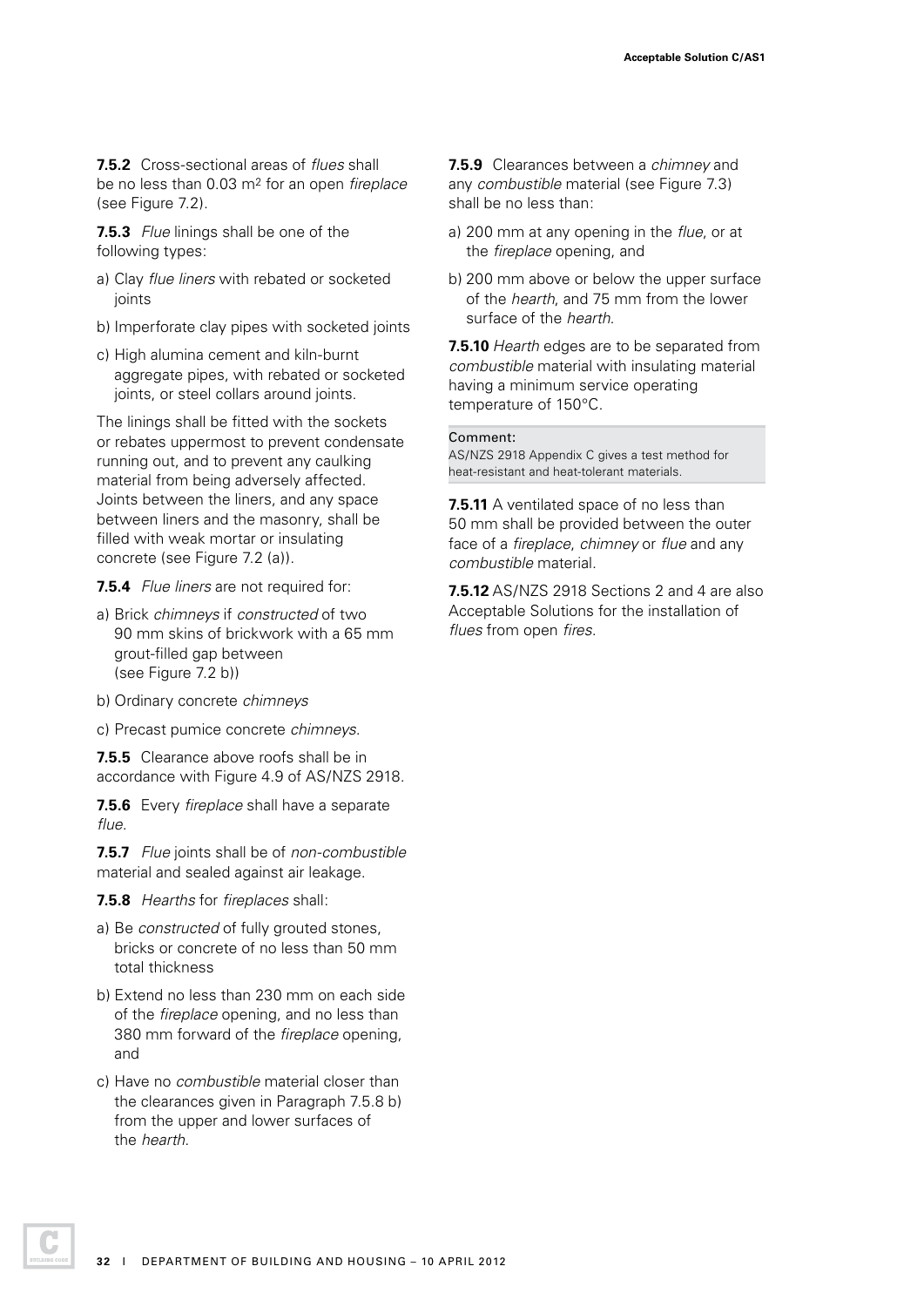

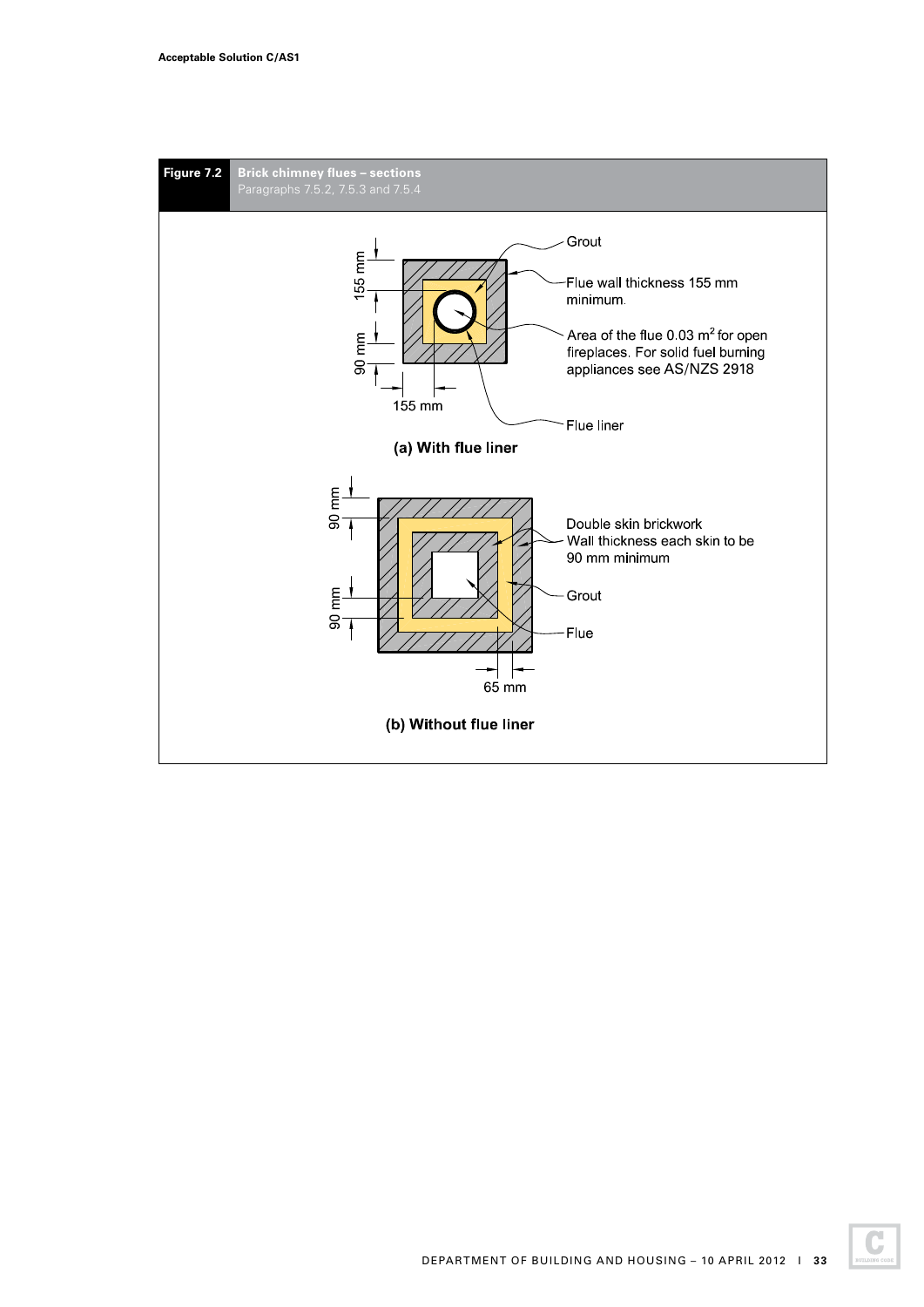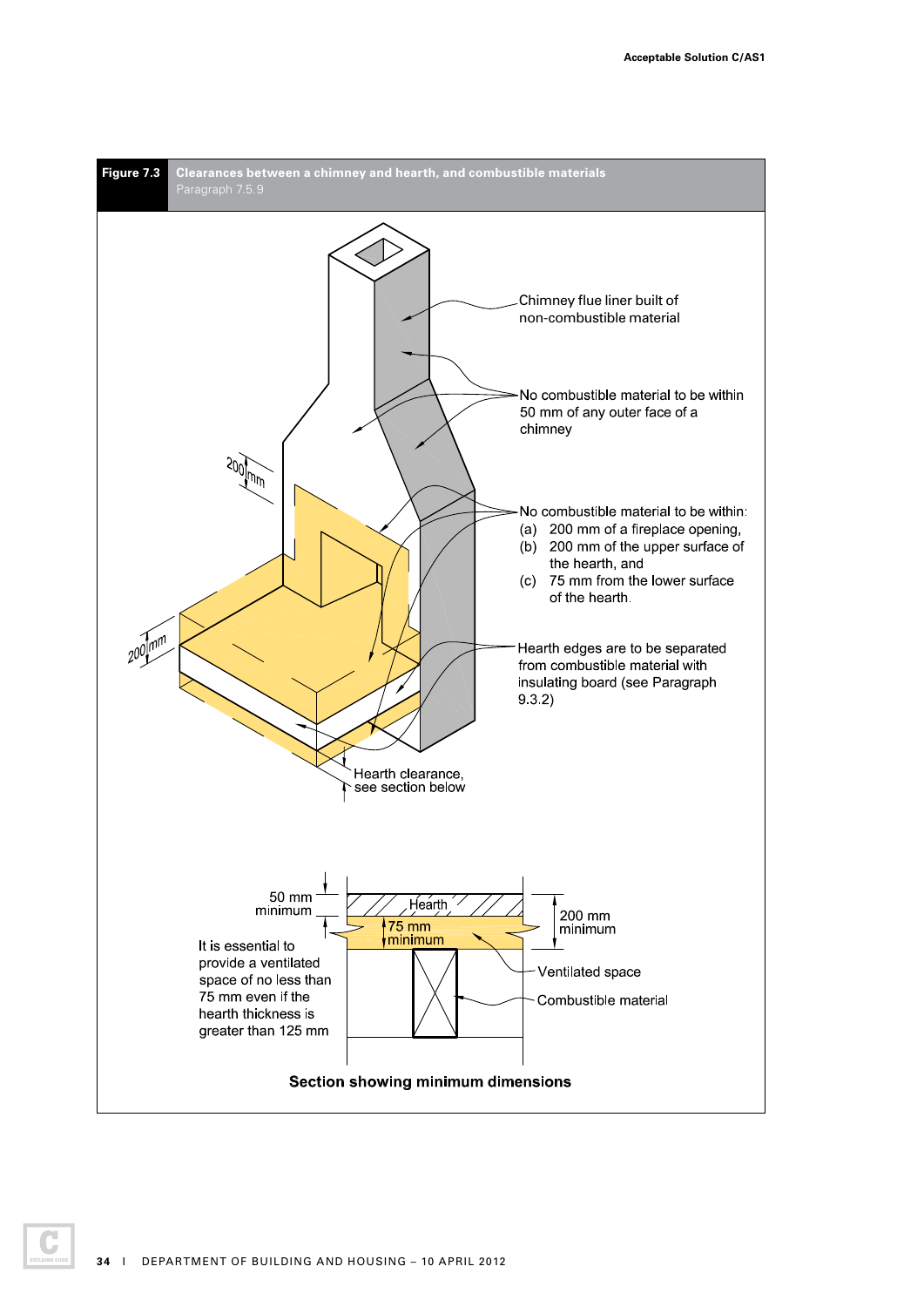# Appendix A (normative): Fire safety precautions

# **A1.1 Fire alarm and sprinkler systems**

**A1.1.1** *Fire* alarm systems used in *fire safety systems* shall satisfy the requirements of Acceptable Solution F7/AS1. *Fire* sprinkler systems used in the *fire safety systems* shall, except where specified, also satisfy the requirements of Appendix B.

# **A1.2 Requirements common to alarm systems**

**A1.2.1** Except for domestic smoke alarm systems and, where otherwise specified, each *fire* alarm system, regardless of method of activation, shall be provided with a means of communication with the Fire Service in accordance with Acceptable Solution F7/AS1.

### **A2.1 Fire safety system descriptions**

**A2.1.1** The following text provides a brief description of *fire safety systems* not otherwise described in Acceptable Solution

F7/AS1. See F7/AS1 for descriptions of *fire* alarm systems Types 1, 2, 3, 4, 5, 6 and 7.

# **Type 9 – Smoke control in air handling systems**

Where smoke control is required in relation to heating, ventilating or air conditioning systems, it shall comply with the requirements of either:

- a) AS/NZS 1668: Part 1 and interface with any Type 4 or 7 system installed if it is self contained detection, control and provision of output signal/alarm, or
- b) NZS 4512 to provide ancillary function output for control of the *HVAC* system if a Type 4 or 7 alarm system is used as a means of smoke detection.

# **Type 18 – Fire hydrant systems for buildings**

Fire hydrant systems shall comply with NZS 4510.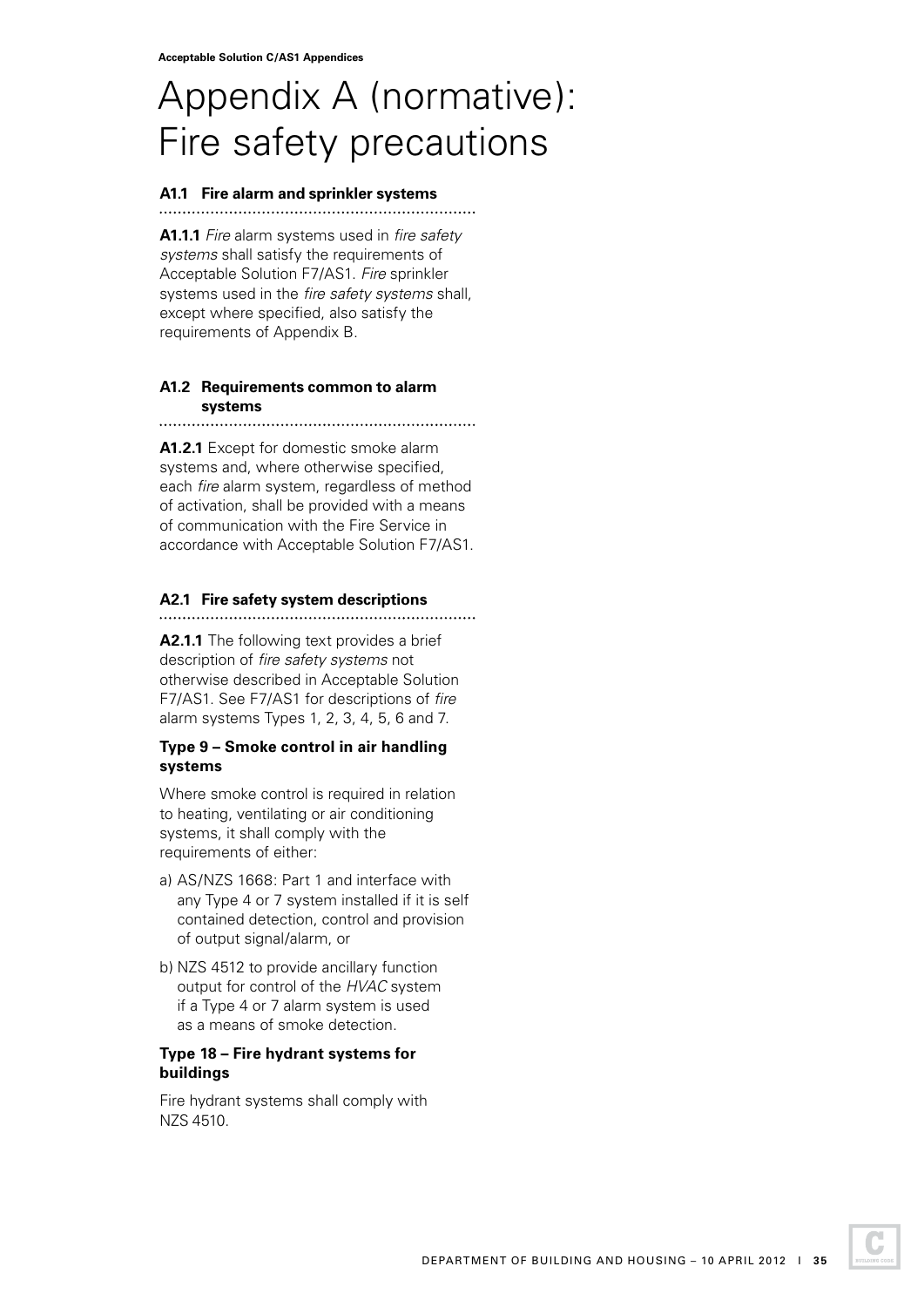# Appendix B (normative): Fire sprinkler systems

# **B1.1 Introduction**

**B1.1.1** Wherever sprinklers are required by this Acceptable Solution, they shall comply with the relevant New Zealand Standard, amended as shown in Paragraphs B2.1 and B3.1.

# **B2.1 Automatic fire sprinkler systems**

**B2.1.1 NZS 4541** is amended as follows:

**Clause 103 Definitions**

**Sprinkler system** A system including:

(a) to (i) No change.

(j) Delete.

(k)Delete.

(l) No change.

**Clause 205** Delete entire clause.

**Clause 209** Delete entire clause.

# **Clause 1203 Routine Surveys**

**Clause 1203.1** Delete first two paragraphs and replace with:

"It is important that a sprinkler system at all times complies with this Standard as amended by Paragraph B2.1 of Appendix B to C/AS1 in all respects. To ensure that building alterations, changes in process or storage patterns or progressive deterioration of system components do not prejudice system compliance, a comprehensive survey shall be carried out biennially at intervals not exceeding 28 months. Such surveys shall be carried out by an independent qualified person."

Amend 2 Dec 2013

Amend 2 Dec 2013

# **B3.1 Residential fire sprinkler systems**

|  | <b>B3.1.1 NZS 4515</b> is amended as follows: |
|--|-----------------------------------------------|
|--|-----------------------------------------------|

**Clause 1.5** Definitions

**Sprinkler system** A system including:

| (a) to $(g)$ | No change. |
|--------------|------------|
|              |            |

(h) Delete.

**Clause 1.11** Delete entire clause.

**Clause 2.1.2** Delete.

**Clause 2.1.3** Delete.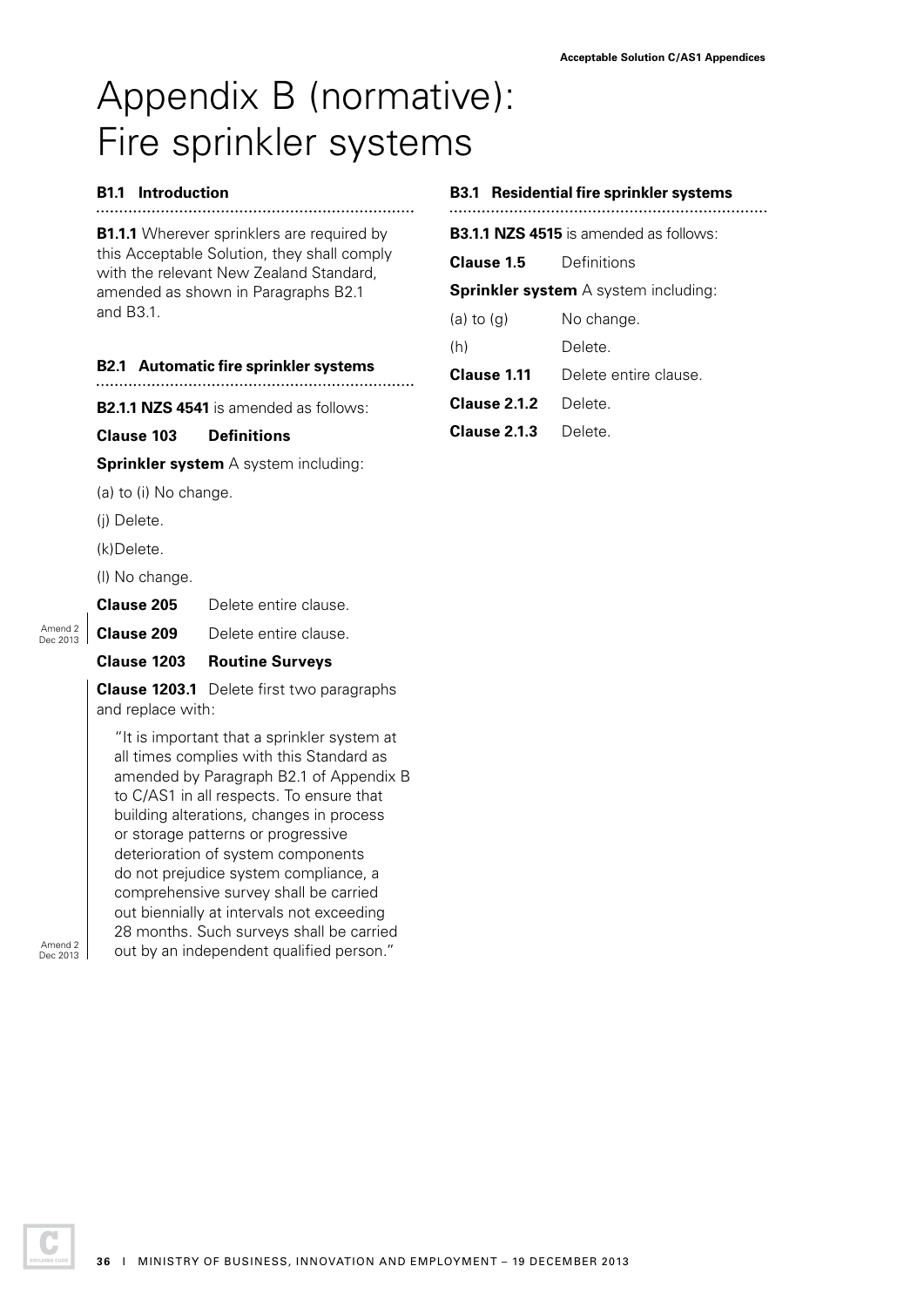# Appendix C (normative): Test methods

# **C1.1 General**

This Appendix contains test methods for confirming that specific *building elements* satisfy relevant provisions of the Acceptable Solutions for Protection from Fire. It includes both established *standard tests* and other test methods for *building elements* in situations where *standard tests* are unavailable.

# **C2.1 Flammability of floor coverings**

Materials shall be assigned a critical radiant flux when tested to:

ISO 9239 Reaction to fire tests for flooring – Part 1: Determination of the burning behaviour using a radiant heat source.

# **C3.1 Flammability of suspended flexible fabrics and membrane structures**

Materials shall be assigned a *flammability index* when tested to:

AS 1530 Methods for fire tests on building materials and structures – Part 2: Test for flammability of materials.

### **C4.1 Properties of lining materials**

# **C4.1.1Combustibility test**

Materials shall be classified as *noncombustible* or *combustible* when tested to:

AS 1530 Methods for fire tests on building materials and structures – Part 1: Combustibility test for materials.

**C4.1.2** Materials for internal surface linings shall be given a *Group Number* in accordance with Appendix A of C/VM2 and tested to either:

ISO 5660 Reaction-to-fire tests Part 1 Heat release rate (cone calorimeter method), and Part 2 Smoke production rate (dynamic method), or

ISO 9705 Fire tests – Full scale room test for surface products Errata 1 Feb 2013

# **C5.1 Fire resistance**

**C5.1.1** *Primary* and *secondary elements*, closures and *fire stops* shall be assigned

a *fire resistance rating (FRR)* when tested to:

a) AS 1530 Methods for fire tests on building materials and structures – Part 4: Fire resistance tests of elements of building construction, or

b) NZS/BS 476 Fire tests on building materials and structures – Parts 21 and 22.

> Errata 1 Feb 2013

# **C5.1.2** *Fire stops* shall be tested:

- a) In circumstances representative of their use in service, paying due regard to the size of expected gaps to be *fire stopped*, and the nature of the *fire separation* within which they are to be used, and
- b) In accordance with AS 4072: Components for the protection of openings in fireresistent separating elements – Part 1: Service penetrations and control joints.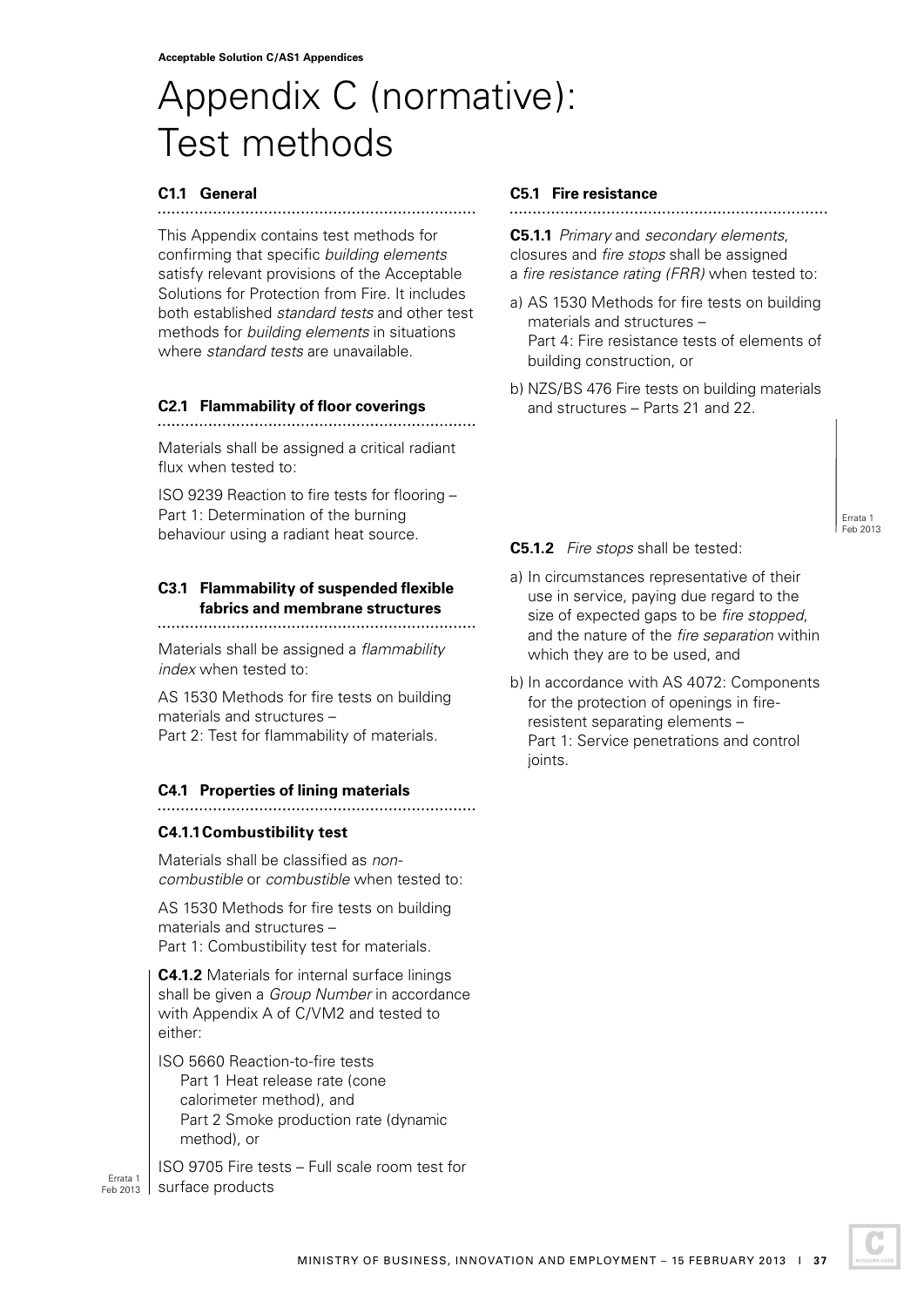# **C6.1 Fire doors and smoke control doors**

**C6.1.1** *Fire doors* shall be evaluated in circumstances representative of their use in service, and shall comply with NZS 4520 Fire-resistant doorsets.

# **Smoke control doors**

**C6.1.2** A door shall be deemed to be a *smoke control door* if, in addition to the requirements in this Acceptable Solution for *smoke control doors*:

- a) The door is a *fire door* that is fitted with appropriate smoke seals, or if:
- b) It is *constructed* with solid core leaves. Solid timber core leaves, when used, shall have a leaf thickness of no less than 35 mm, and
- c) It is provided with smoke seals as required by this Acceptable Solution. Smoke seals shall be in continuous contact with the mating element, and located so as to minimise interruption by hardware, and
- Amend 2 Dec 2013

Amend 2 Dec 2013

- d) The frames are constructed of timber, and the jambs are no less than 30 mm thick, and
- e) Any vision panel cut-outs are no less than 150 mm from the leaf edges, and
- f) The maximum average clearances (excluding pre-easing) are:
	- i) Leaf to frame 3 mm
	- ii) Leaf to leaf 5 mm
	- iii) Leaf to top of any floor covering 10 mm, and
- g) Any additional facings shall be adhesive fixed, and
- h) It is provided with signage identifying it as a *smoke control door* in accordance with Acceptable Solution F8/AS1.

# **Frictional forces**

**C6.1.3** The forces required to open any *fire door* or *smoke control door* on an *escape route* shall not exceed 67 N to release the latch, 133 N to set the door in motion, and 67 N to open the door to the minimum required width. These forces shall be applied at the latch stile. These requirements do not apply to horizontal sliding doors in *risk group* SI or to power-operated doors.

# **Self-closing provision**

**C6.1.4** All *fire* and *smoke control door* leaves shall be self-closing, and provision shall be made for the self-closing device to be adjustable during commissioning to satisfy the requirements of Paragraph C6.1.3 after installation.

**C6.1.5** Where it is desirable in normal circumstances for a *fire door* or *smoke control door* to operate freely, it is acceptable to use a self-closer mechanism which activates in the event of *fire* but does not operate at other times.

# Comment:

- 1. These circumstances can occur where people are under care. Leaving the door to the occupant's room (or *suite*) open reduces that occupant's feeling of isolation and permits ready observation by staff.
- 2. Self-closers can be an obstruction to the elderly and *people with disabilities*, who may have difficulty in opening the door against the pressure applied by the self-closer. Acceptable Solution C/AS3 Paragraph 4.6 describes situations where *smoke control doors* do not have to be self closing where they are used within a *group sleeping area* or *suite*.

# **Automatic smoke-sensing devices**

**C6.1.6** Automatic smoke-sensing devices complying with NZS 4512, if used, shall be positioned within the stream of air that passes the door when the *smoke control door* is fully open.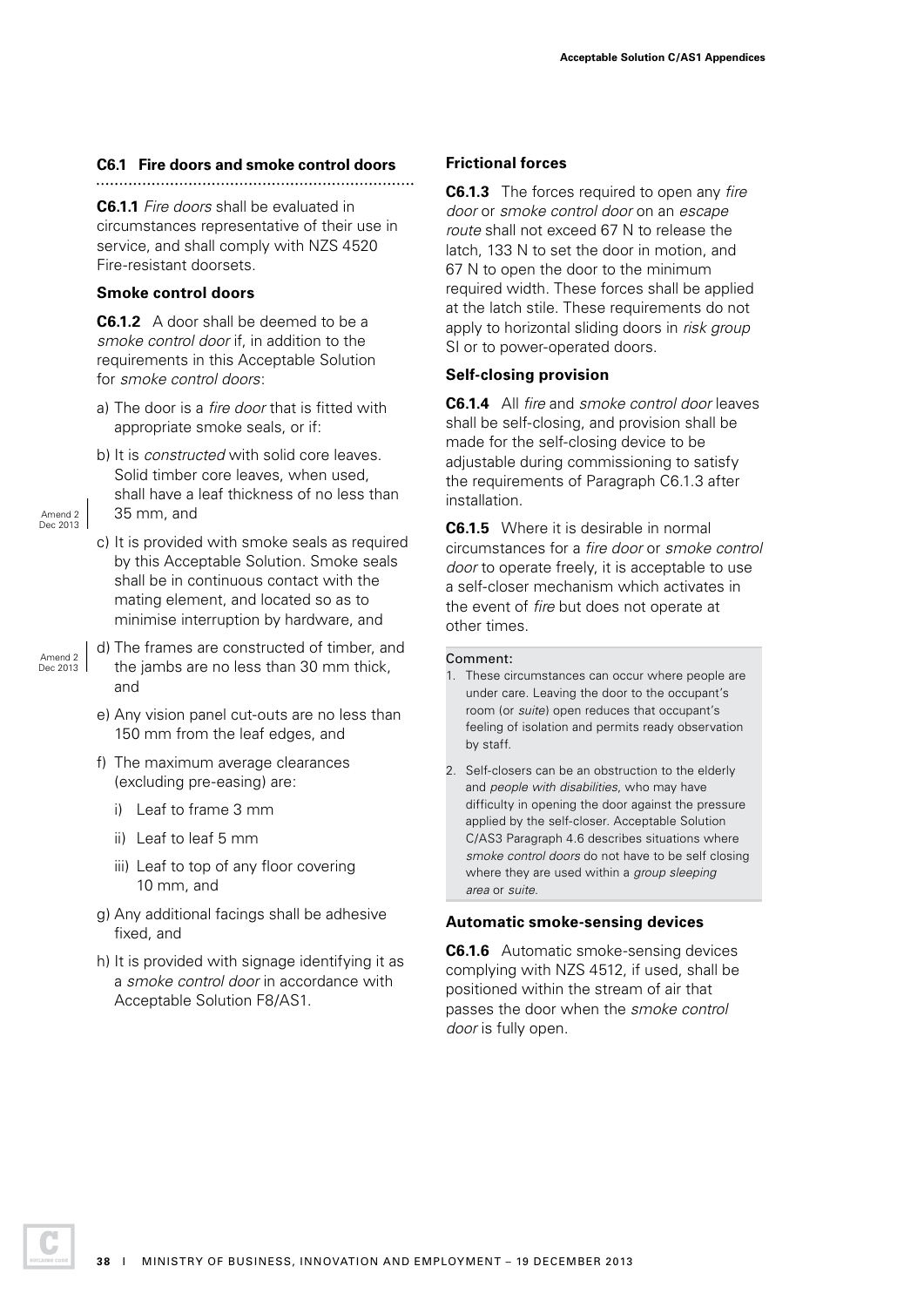# **C7.1 Fire properties of external wall cladding systems**

**C7.1.1** *Fire* properties of *external wall*  cladding systems shall be determined in accordance with:

ISO 5660 Reaction-to-fire tests – Heat release, smoke production and mass loss rate – Part 1: Heat release rate (cone calorimeter method).

**C7.1.2** In addition to meeting the general requirements of ISO 5660 Part 1, testing shall be in accordance with the following specific requirements:

- a) An applied external heat flux of 50 kW/m2, and
- b) A test duration of 15 minutes, and
- c) The total heat release measured from start of the test, and
- d) Sample orientation horizontal, and
- e) Ignition initiated by the external spark igniter.

**C7.1.3** Timber claddings which have a *fire retardant* treatment incorporated in or applied to them shall be subjected to the regime of accelerated weathering described in ASTM D 2898 Method B with the water flow rate from Method A before testing in accordance with the requirements of Paragraph C7.1.1.

**C7.1.4** *External wall* cladding systems which comprise only materials which individually are classified as *non-combustible* may be deemed to satisfy all the requirements of Paragraph 5.8.1.

# Comment:

The *non-combustible* classification represents a more onerous performance level than those required by Paragraph 5.8.1 and is therefore acceptable. A *non-combustible* classification may be claimed only if the respective materials have been subjected to testing as described in Paragraph C7.1.1.

**C7.1.5** Claddings incorporating a metal facing with a melting point of less than 750°C covering a *combustible* core or insulant shall be tested as described in Paragraph C7.1.2 without the metal facing present.

# Comment:

Aluminium has a melting point of less than 750°C.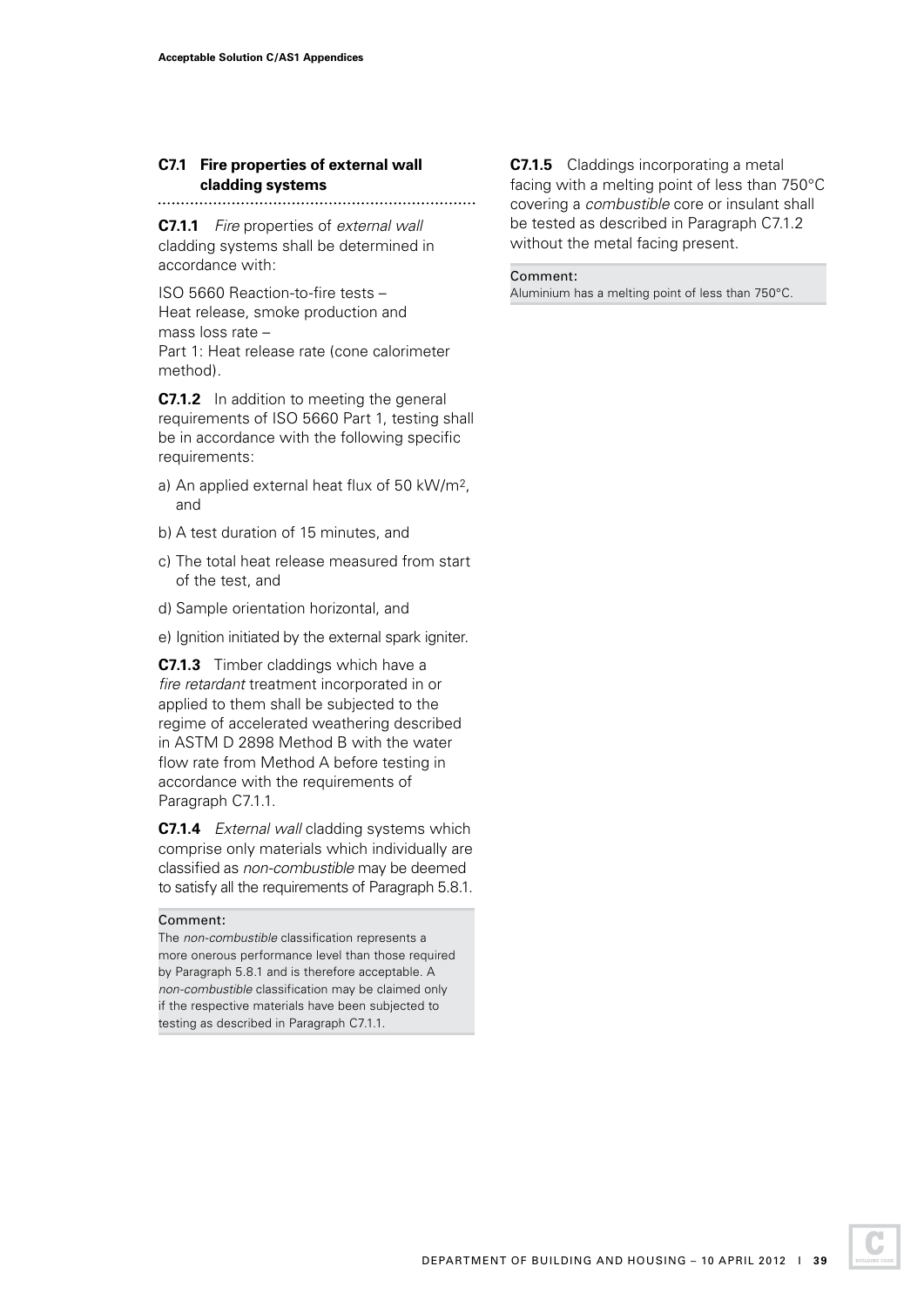# Index C/VM1 and C/AS1

References are to the relevent paragraphs, figures or tables in **C/VM1 and C/AS1** unless otherwise stated. References to Appendices are prefixed by the Appendix letter.

| Errata 1<br>Feb 2013  <br>Errata 1<br>Feb 2013 l | Carports and similar structures AS1 5.5<br>Fire resistance ratings AS1 5.1<br>Protection from a lower roof AS1 5.3                                                                                     |
|--------------------------------------------------|--------------------------------------------------------------------------------------------------------------------------------------------------------------------------------------------------------|
|                                                  | <b>Control of internal fire and smoke spread AS1 Part 4</b><br>Foamed plastics or exposed combustible                                                                                                  |
| Amend <sub>2</sub><br>Dec 2013                   | insulating materials AS1 4.3                                                                                                                                                                           |
|                                                  |                                                                                                                                                                                                        |
|                                                  |                                                                                                                                                                                                        |
|                                                  |                                                                                                                                                                                                        |
|                                                  |                                                                                                                                                                                                        |
|                                                  | Fire safety systems AS1 Part 2, 2.2, Table 2.1, Appendix A<br>Fire alarm and sprinkler systems  AS1 A1.1<br>Fire safety system descriptions  AS1 A2.1<br>Requirements common to alarm systems AS1 A1.2 |
|                                                  | Fire sprinkler systems Appendix B<br>Automatic fire sprinkler systems B2.1                                                                                                                             |
|                                                  | Scope  AS1 1.1, 1.1.1, Table 1.1                                                                                                                                                                       |
|                                                  | Means of escape  AS1 Part 3                                                                                                                                                                            |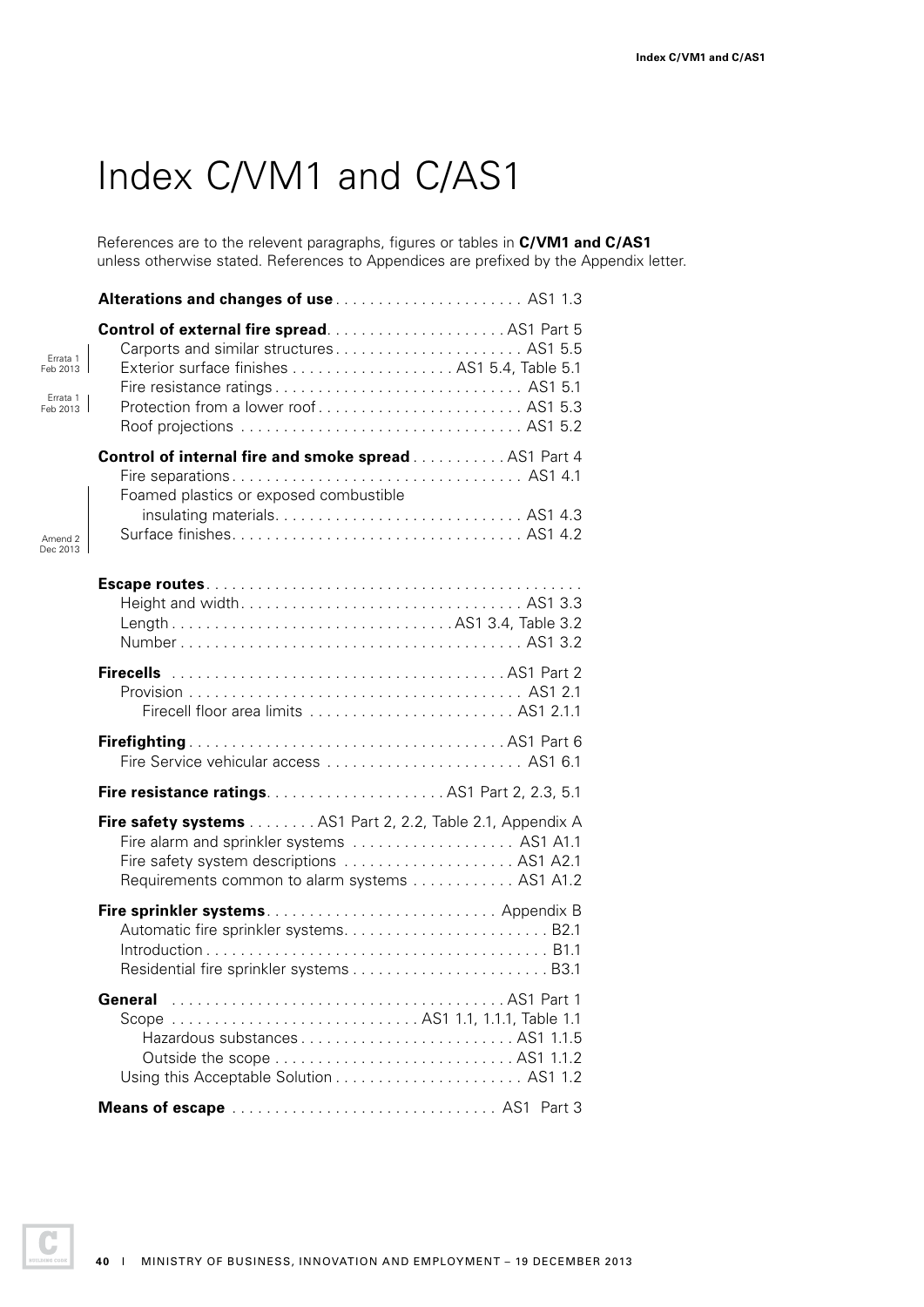| Chimneys                                   | 7.5.1, 7.5.2, 7.5.3, 7.5.4, 7.5.5, 7.5.6,<br>7.5.7, 7.5.8, 7.5.9, 7.5.10, 7.5.11, 7.5.12,<br>Figures 7.1, 7.2 and 7.3, Table 7.1     |
|--------------------------------------------|--------------------------------------------------------------------------------------------------------------------------------------|
|                                            |                                                                                                                                      |
|                                            | Limiting heat transfer  VM1 1.1.1                                                                                                    |
|                                            | Automatic smoke-sensing devices C6.1.6<br>Fire properties of external wall cladding systemsC7.1.1, C7.1.2,<br>C7.1.3, C7.1.4, C7.1.5 |
| Flammability of suspended flexible fabrics |                                                                                                                                      |